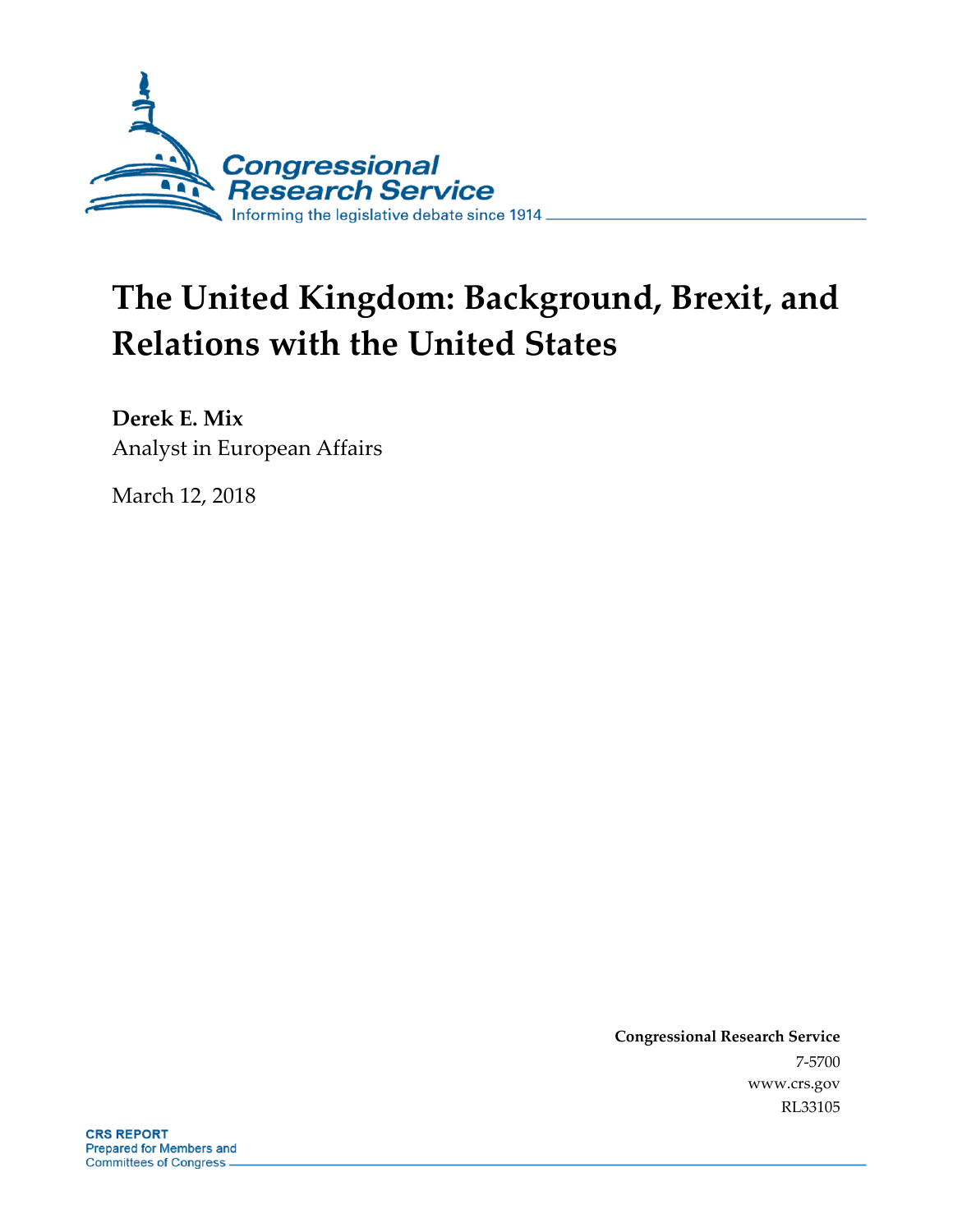### **Summary**

Many U.S. officials and Members of Congress view the United Kingdom (UK) as the United States' closest and most reliable ally. This perception stems from a combination of factors, including a sense of shared history, values, and culture; a large and mutually beneficial economic relationship; and extensive cooperation on foreign policy and security issues.

#### **Conservative-Led Minority Government Following 2017 Election**

The government of the UK is led by Prime Minister Theresa May of the Conservative Party. Her leadership position was weakened after she triggered an early election in June 2017, which resulted in the Conservatives losing their absolute majority in the 650-seat House of Commons. Prime Minister May formed a government after the Conservative Party reached a deal for support from the Democratic Unionist Party, the largest unionist political party in Northern Ireland. The Labour Party, led by Jeremy Corbyn, performed unexpectedly well in the 2017 election and constitutes the largest opposition party.

#### **Managing Brexit**

The UK's pending exit from the European Union (commonly referred to as *Brexit*) is the central issue facing the government. Prime Minister May has sought to manage differing views on the UK's future relationship with the EU and the resultant divisions within her Cabinet and the Conservative Party. The UK intends to leave the EU single market and customs union, while pursuing a free trade agreement with the EU and seeking to partner with the EU on a range of other issues.

#### **Brexit Negotiations**

The UK has been engaged in complex negotiations with the EU about the terms of withdrawal and arrangements for a transition period. The prime minister opened the process in March 2017, and withdrawal negotiations are to be completed within two years. The first phase focused on citizens' rights, a financial settlement, and a difficult combination of issues related to Northern Ireland and the border between Northern Ireland and the Republic of Ireland. The two sides reached a broad understanding on these issues in December 2017 and the EU published a draft withdrawal agreement in February 2018, but many details and unresolved differences remain to be clarified and agreed upon.

In December 2017, the EU determined that sufficient progress had been made to begin talks on the future trade and economic relationship. With initial negotiating guidelines established in March 2018, the EU appears less optimistic than the UK about the possibility of a deep and ambitious agreement that includes areas such as financial services and regulatory cooperation.

#### **U.S.-UK Relationship**

Since deciding to leave the EU, the UK has sought to reinforce its close ties with the United States and reaffirm its place as a leading country in NATO. President Trump has expressed a largely positive view of the UK, but there have been tensions and backlash from the UK side over both substantive differences and various statements made by the president.

Most analysts believe that the two countries will remain close allies that choose to cooperate in many important areas, such as counterterrorism, economic issues, and the future of NATO, as well as numerous global and regional security challenges. President Trump and some Members of Congress have expressed support for the idea of concluding a bilateral free trade agreement with the UK after it leaves the EU (see CRS Report R44817, *U.S.-UK Free Trade Agreement: Prospects and Issues for Congress*, by Shayerah Ilias Akhtar). The UK has the world's fifth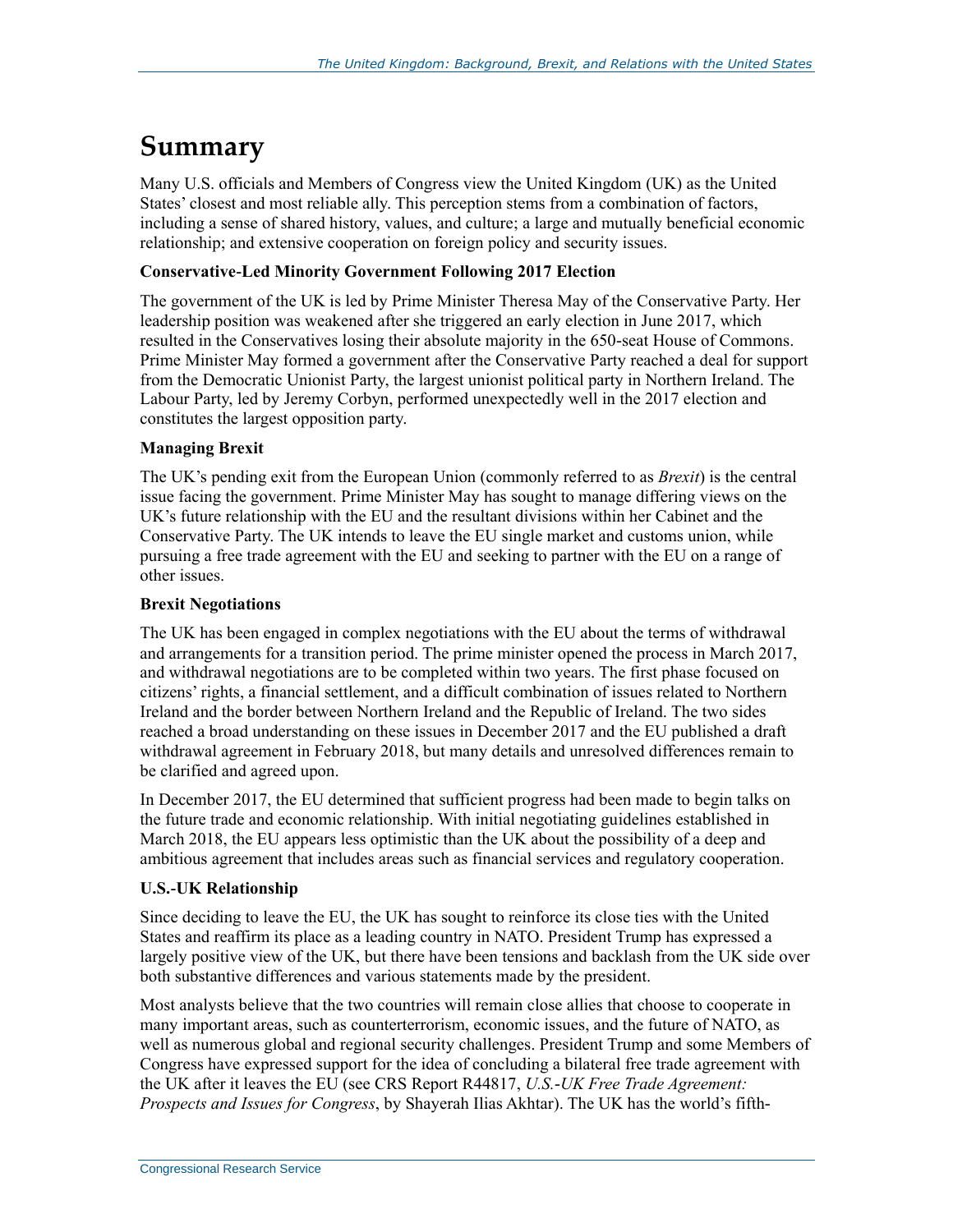largest defense expenditure, but U.S. officials have expressed concerns about past UK defense cuts and their effect on the UK's military capabilities.

Given its role as a close U.S. ally and partner, developments in the UK, Brexit negotiations, and the UK's relations with the United States are of continuing interest to the U.S. Congress. This report provides an overview and assessment of some of the main dimensions of these topics. For a broader analysis of EU issues, see CRS Report R44249, *The European Union: Current Challenges and Future Prospects*, by Kristin Archick.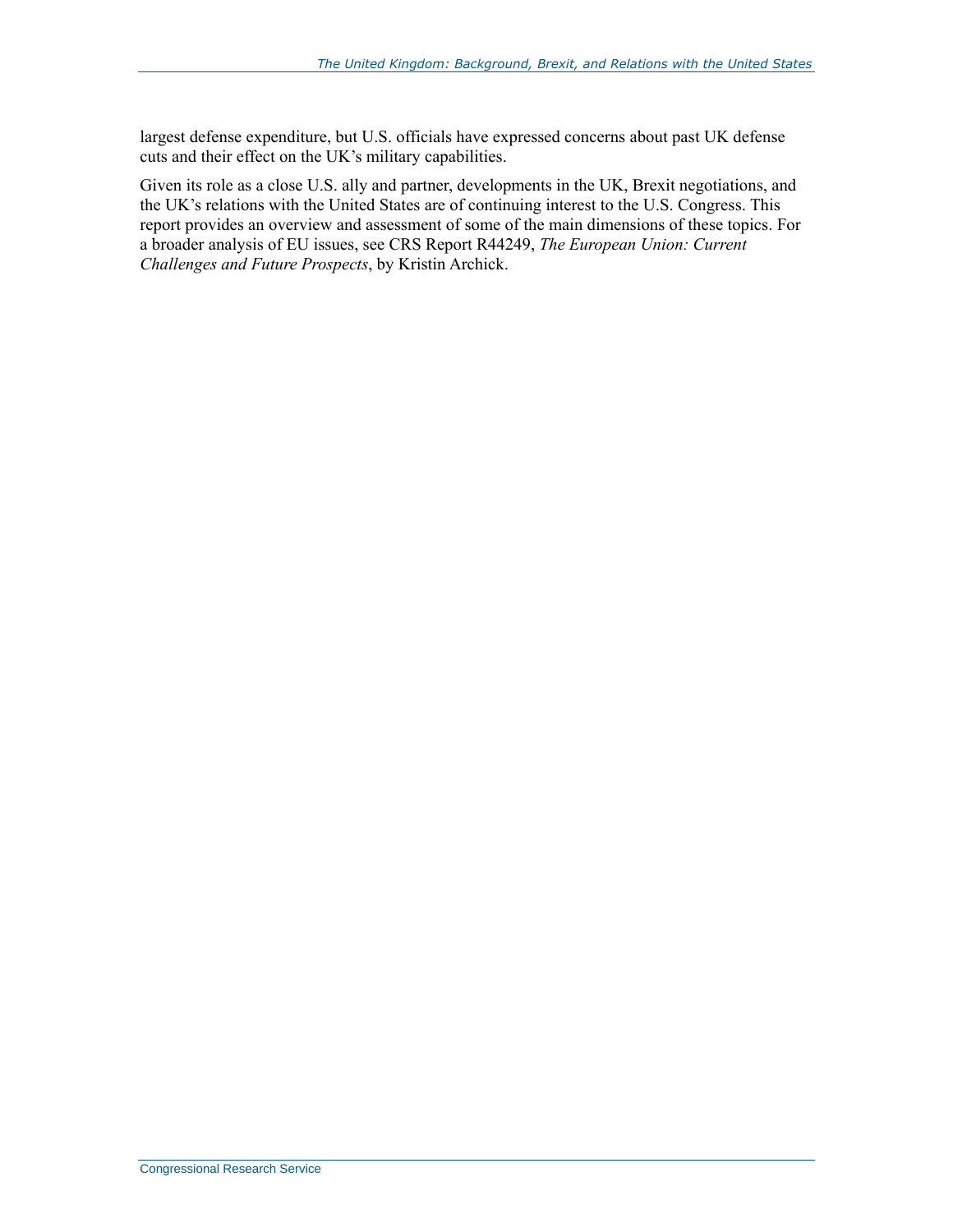## **Contents**

### **Tables**

|--|

### Contacts

|--|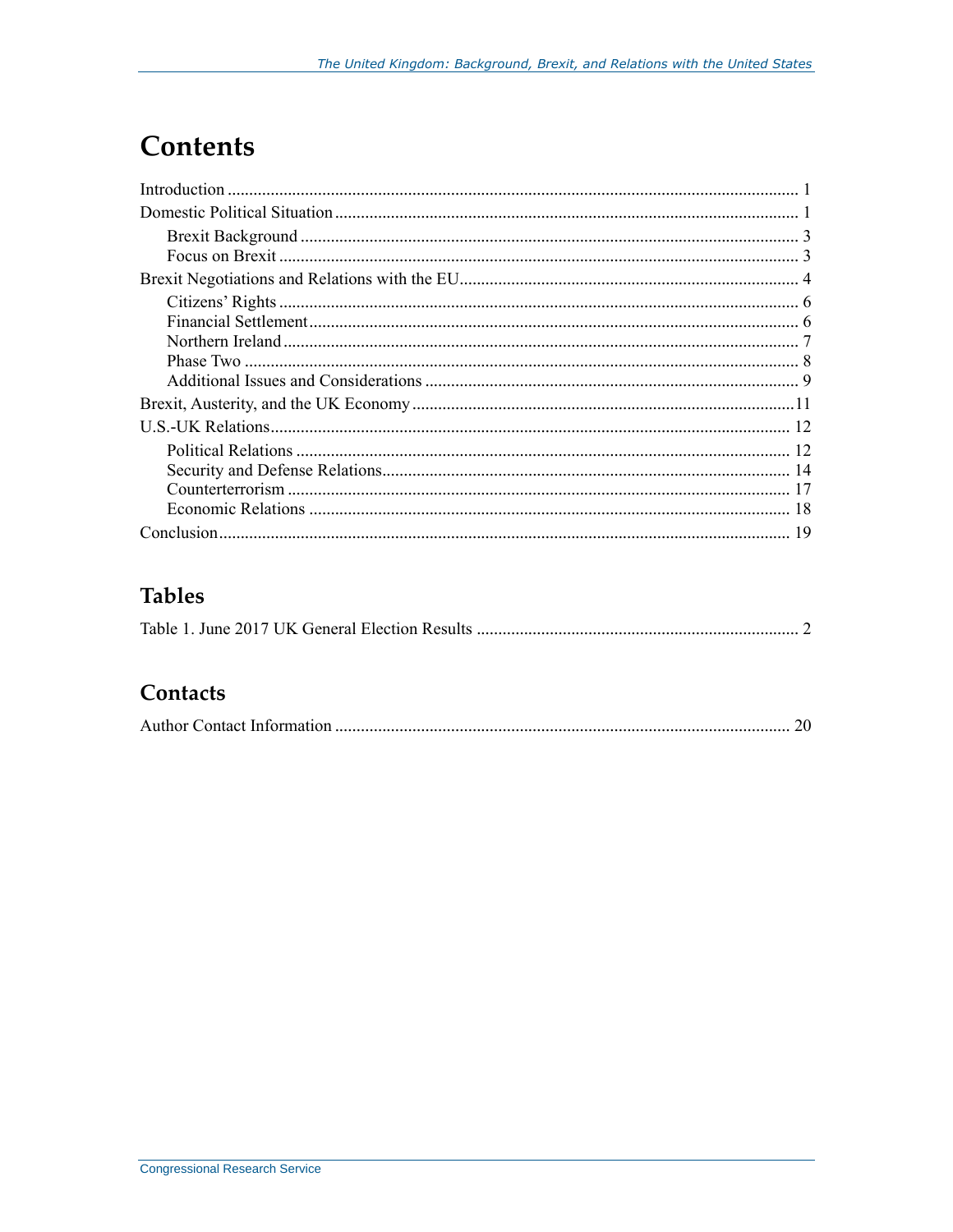## **Introduction**

The modern relationship between the United States and the United Kingdom (UK) was forged during the Second World War. It was cemented during the Cold War, as both countries worked together bilaterally and within NATO to counter the threat of the Soviet Union. The United States and the UK are two of the five permanent members of the United Nations Security Council, and both are founding members of NATO. In the early 1990s, the UK was an important U.S. ally in the first Gulf War, and the two countries later worked together in stabilization and peacekeeping operations in the Balkans. The UK was the leading U.S. ally in the 2003 invasion of Iraq and subsequent stabilization operations, and it was the largest non-U.S. contributor to the NATO-led mission in Afghanistan. The UK remains an important U.S. partner in ongoing global security challenges, such as combatting international terrorism, countering the Islamic State terrorist group, and opposing Russia's annexation of Crimea and actions destabilizing Ukraine, including by supporting strong sanctions in response to these actions. The UK is also the sixth-largest economy in the world and a major financial center. The United States and the UK share an extensive and mutually beneficial trade and economic relationship, and each is the other's largest foreign investor.

U.S. and UK officials, from the Cabinet level down, consult frequently and extensively on many global issues. American and British diplomats report often turning to each other first when seeking to build support for their respective positions in multilateral institutions or during times of crisis, as in the immediate aftermath of the 9/11 attacks on the United States. British input is often cited as an element in shaping U.S. foreign policy debates. Some observers assert that a common language and cultural similarities, as well as the habits of cooperation that have developed over the years, contribute to the ease with which U.S. and UK policymakers interact with each other. The term *special relationship* has often been used to describe the high degree of mutual trust between the two countries in cooperating on diplomatic and political issues. The special relationship also encompasses close intelligence-sharing arrangements and unique cooperation in nuclear and defense matters.

## **Domestic Political Situation**

The government of the UK is led by Prime Minister Theresa May of the Conservative Party. She became prime minister in July 2016, after David Cameron resigned in the wake of leading the unsuccessful campaign for the UK to remain in the European Union (EU). Cameron's departure came after having been reelected in May 2015 with an absolute majority for the Conservatives.<sup>1</sup>

As the longest-serving home secretary in modern times, May oversaw the UK's counterterrorism, policing, crime, and immigration policies from 2010 to 2016. A Member of Parliament (MP) since 1997, she is the UK's second female prime minister.

May remained prime minister after the UK election of June 8, 2017, resulted in a hung parliament, an outcome in which no single party won a majority of seats in the 650-seat House of Commons. With 318 seats, the Conservative Party came in first place but lost the majority it had after winning 331 seats in the 2015 election. The Labour Party came in second place, outperforming most expectations by winning 262 seats, a gain of 30.

<sup>&</sup>lt;sup>1</sup> From 2010 to 2015, then-Prime Minister David Cameron led a coalition government of the Conservative Party and the Liberal Democrats, the United Kingdom's (UK's) first governing coalition since World War II.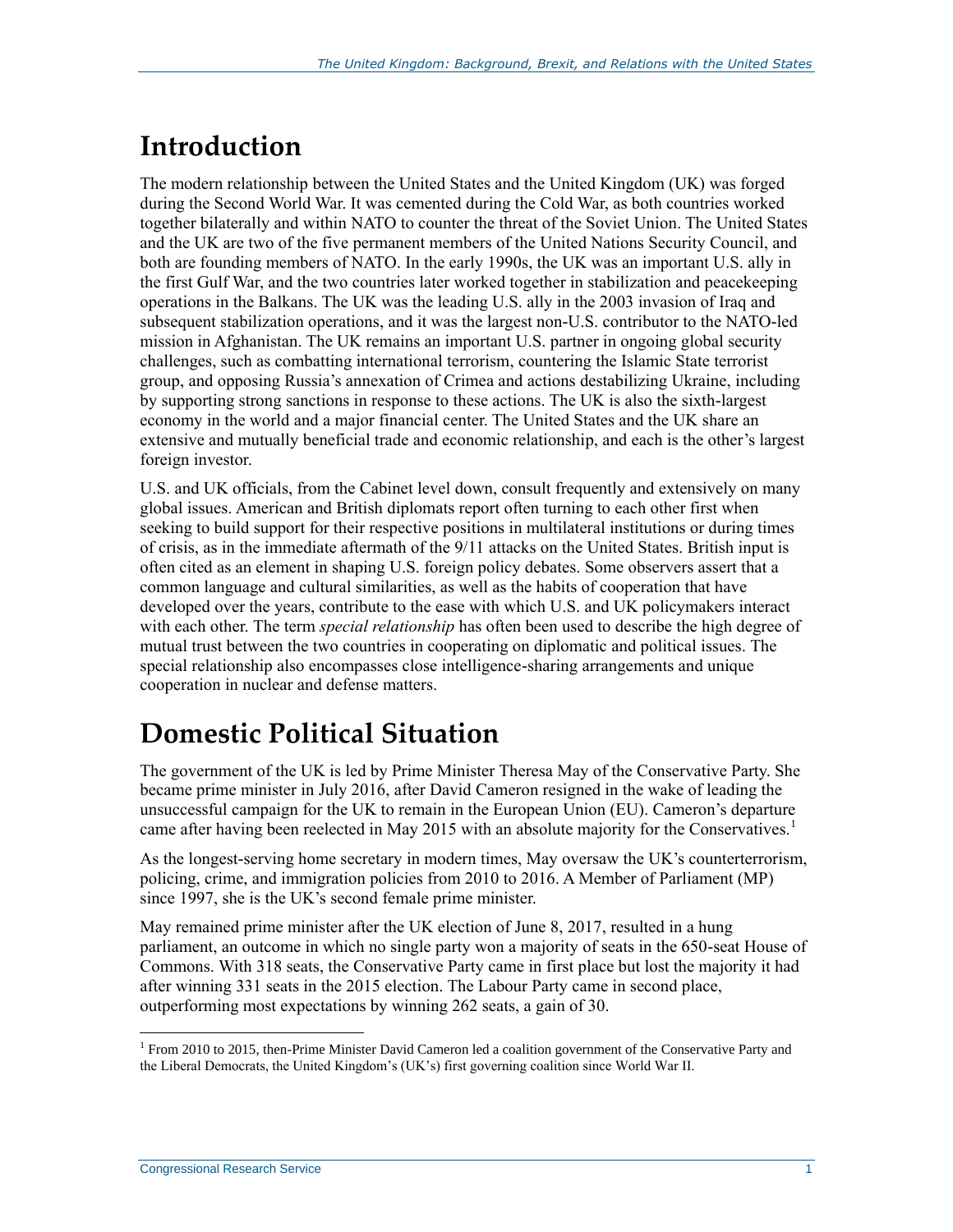This result was not what Prime Minister May had in mind in April 2017 when she reversed her earlier assertions and unexpectedly announced a snap election shortly after opening the two-year window for negotiating the UK's exit from the EU (commonly termed *Brexit*). At that time, polls showed a 20-point Conservative lead over the Labour Party, and May expected both to solidify her political mandate for the negotiations with an expanded majority and gain two years in the electoral calendar in which to manage the withdrawal process (by pushing the next general election back from 2020 to 2022).

Polls showed the lead shrinking as the vote neared, however. Prime Minister May sought to portray her leadership as the only choice for preserving stability and delivering Brexit, but some observers criticized her campaign as dull and uninspiring. <sup>2</sup> Many observers also interpreted the result as a reflection of voter unease about Brexit and the government's approach to the negotiations, pointing especially to higher turnout among young voters (who largely oppose Brexit).<sup>3</sup> The Labour Party was relatively effective in focusing on concerns about proposed Conservative social and economic policies, to the extent that some voters seemingly overcame previous doubts about Labour Party leader Jeremy Corbyn, often derided as radically left-wing.<sup>4</sup>

| Party                     | # of Seats | Net # of Seats $+/-$ | % of Vote |
|---------------------------|------------|----------------------|-----------|
| Conservatives             | 318        | -13                  | 42.4%     |
| Labour                    | 262        | $+30$                | 40.0%     |
| Scottish National Party   | 35         | $-21$                | 3.0%      |
| Liberal Democrats         | 12         | $+4$                 | 7.4%      |
| Democratic Unionist Party | 10         | $+2$                 | 0.9%      |
| UK Independence Party     | 0          | $\mathbf{-}$         | 1.8%      |
| All Others                | 13         | $\mathbf{-}$         | 4.5%      |

|  |  |  |  |  |  | Table 1. June 2017 UK General Election Results |  |
|--|--|--|--|--|--|------------------------------------------------|--|
|--|--|--|--|--|--|------------------------------------------------|--|

**Source**: "Election 2017 Results," BBC News, at http://www.bbc.com/news/election/2017/results. **Note**: Turnout was 68.7%.

Prime Minister May was able to form a Conservative minority government after concluding a deal for support from the Democratic Unionist Party (DUP), the largest unionist political party in Northern Ireland, which holds 10 seats in Parliament. The arrangement is not a formal coalition but rather a "confidence and supply" arrangement that allows the DUP certain concessions in return for its support in passing the budget and backing the government in any no-confidence votes. Legislation typically is supported on a case-by-case basis, potentially granting the DUP a pivotal role in determining the fate of certain bills.

The DUP is one of the UK's most socially conservative parties, and it campaigned strongly in favor of Brexit. (Nearly 56% of voters in Northern Ireland supported remaining in the EU.) Since 2007, the DUP has led Northern Ireland's devolved regional government in a power-sharing

 2 See, for example, "Theresa May Must Go," *National Review*, June 10, 2017, at http://www.nationalreview.com/ article/448520/theresa-may-must-go.

<sup>3</sup> Saphora Smith, "U.K. Election 2017: Youth Turnout Hits May, Boosts Corbyn," *NBC News*, June 9, 2017, at https://www.nbcnews.com/news/world/u-k-election-2017-youth-turnout-hits-may-boosts-corbyn-n770186.

<sup>&</sup>lt;sup>4</sup> See, for example, Jon Stone, "Jeremy Corbyn Tells Theresa May To Reveal 'Dementia Tax' Rate Before Election," *The Independent*, June 3, 2017, at http://www.independent.co.uk/news/uk/politics/jeremy-corbyn-dementia-tax-theresamay-general-election-2017-rate-charge-a7771021.html.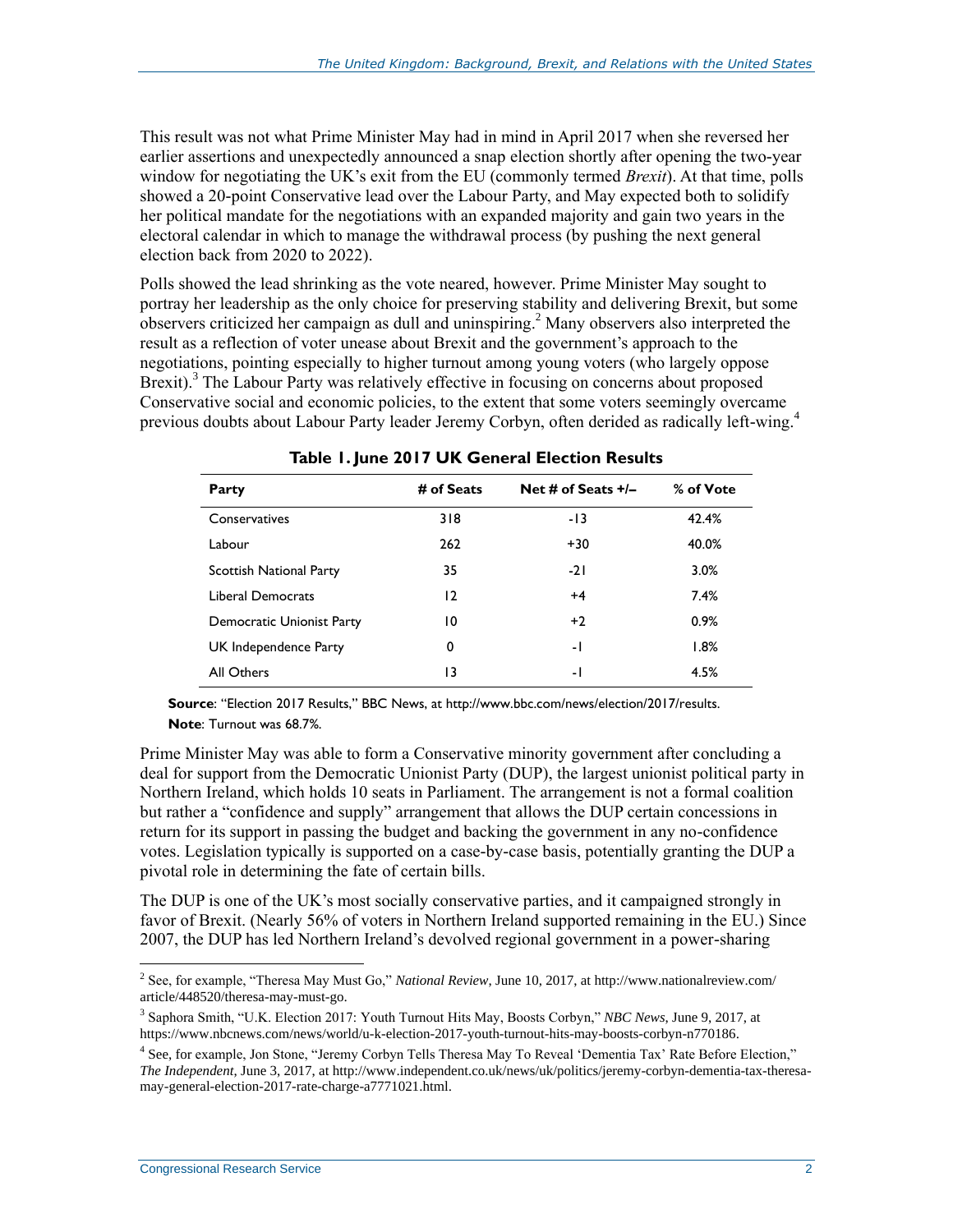arrangement with Irish nationalist party Sinn Fein, and it remains engaged with Sinn Fein in talks to reestablish the devolved government following regional elections in March  $2017<sup>5</sup>$  The Conservatives granted the DUP more budgetary resources for Northern Ireland as a key part of the two parties' parliamentary support deal, and the DUP remains a significant factor in Brexit negotiations related to Northern Ireland.

Other notable outcomes from the June 2017 election included the following:

- After gaining 50 seats in the 2015 election, the Scottish National Party (SNP) suffered the loss of 21 seats. The result dealt a blow to the aspirations of some SNP leaders for a second vote on Scottish independence following the 2014 referendum, which favored staying in the UK.
- After positioning themselves as the most pro-Remain party in the Brexit debate, the Liberal Democrats made modest gains, from 8 seats to 12.
- The Conservatives' losses occurred despite making inroads in Scotland and gaining vote share from the collapse of the populist, anti-EU UK Independence Party (UKIP). Labour also benefitted from an unexpected return of UKIP voters in some parts of England.

#### **Brexit Background**

Nearly 52% of British voters in the June 2016 referendum on EU membership answered that the UK should leave the EU. Factors such as economic dissatisfaction, unease with globalization and immigration, and anti-elite or antiestablishment sentiments played key roles in the referendum outcome. The vote was the culmination of a decades-long debate in the UK about the country's EU membership, however.

Fearing a loss of national sovereignty and influence, the UK stood aside in the 1950s when the six founding countries (Belgium, France, Italy, Luxembourg, Netherlands, and West Germany) launched the first steps of European integration. The UK joined the precursor of the modern-day EU in 1973, largely to derive the economic benefits of membership but also to have a political voice on the inside as integration took shape.

Nevertheless, historically many British leaders and citizens (perhaps most notably including former Prime Minister Margaret Thatcher) have been skeptical about the EU, and the relationship between London and Brussels often has been marked by ambivalence. The UK "opted out" of several major elements of European integration, such as the euro currency and the passport-free Schengen Area. British "euro-skeptics" have frequently expressed frustration that the EU tends to focus too much on internal treaties and process rather than taking a pragmatic approach to priorities such as boosting economic competitiveness, promoting a common energy policy, or improving European defense capabilities.

#### **Focus on Brexit**

 $\overline{a}$ 

Overall, Brexit remains the predominant issue in UK politics, and withdrawal negotiations with the EU are set to remain the UK government's top concern. With the clock ticking on a presumed exit in March 2019, Prime Minister May has sought to manage an intense debate about what Brexit should look like, pitting a desire for continued market access and free trade with the EU

<sup>5</sup> See CRS Report RS21333, *Northern Ireland: Current Issues and Ongoing Challenges in the Peace Process*, by Kristin Archick.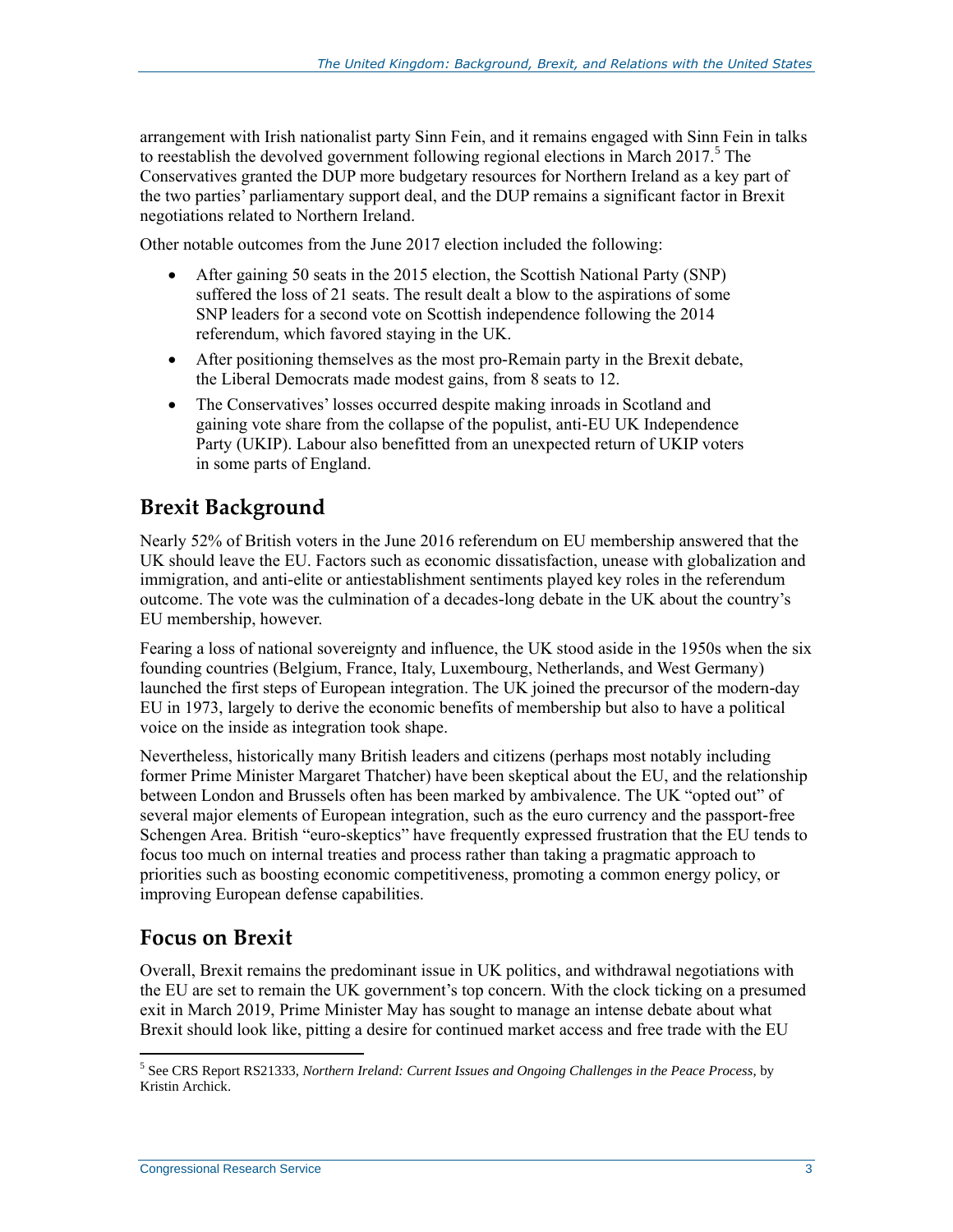against demands to sharply curtail inward migration and the EU's ability to affect decisionmaking in the UK.

The strategy put forth by the government in February 2017 opted for a "hard Brexit," meaning a full departure from the EU single market and customs union, and a full restoration of British sovereignty over lawmaking, including with regard to controlling immigration.<sup>6</sup> The strategy indicated that the UK would attempt to negotiate a free trade agreement with the EU to secure as much access to the EU market as possible. Emboldened by the result of the June 2017 election, however, advocates of a "soft Brexit" strategy have continued to urge that the UK retain at least some elements of membership in the EU single market and agree to a multiyear transition period to smooth out shock effects from the withdrawal.

Divisions over these differing viewpoints toward Brexit run through Parliament and the British public, but also through the Conservative Party and Prime Minister May's Cabinet. The "divergers," led by Foreign Secretary Boris Johnson, Environment Secretary Michael Gove, "Brexit Secretary" David Davis, and Secretary for International Trade Liam Fox, and numbering many Conservative MPs, continue to push for the government to deliver a hard Brexit. The "aligners," led by Chancellor Philip Hammond and Home Secretary Amber Rudd and comprising pro-EU MPs, continue to argue for maintaining closer ties with the EU. With her leadership weakened after the June 2017 election, many observers question how Prime Minister May can deliver a Brexit deal that satisfies both viewpoints. The tasks of managing Brexit-related tensions and disagreements within her own party, heading off rebellions from one side or the other, and finding potential areas of compromise are likely to be central challenges for the prime minister in 2018.

In December 2017, the government suffered a defeat when Parliament voted (309-305, with 11 Conservative MPs defecting) in favor of an amendment to the government's EU Withdrawal Bill requiring that any Brexit deal be approved by a separate act of Parliament before it can be implemented. The government had promised a "meaningful vote" in Parliament on the withdrawal agreement, but some MPs feared the bill's language allowed ministers too much power to implement statutory changes without parliamentary approval. Advocates of a softer Brexit applauded passage of the amendment in the hopes that it would grant them greater influence over the government's approach to the withdrawal.

In any case, while the Brexit issue overshadows most aspects of British politics, Prime Minister May faces other domestic challenges. The country's National Health Services (NHS) have been severely strained by a capacity crisis during the winter of 2017-2018, pressuring the government to make plans for increasing resources and improving the performance of the UK's health sector. Having implemented an overarching program of domestic spending cuts, the Conservative Party also faces growing calls for a new definition of what it stands for in order to counter voters' receptiveness to the anti-austerity messages of Jeremy Corbyn and the Labour Party.

### **Brexit Negotiations and Relations with the EU**

On March 29, 2017, Prime Minister May invoked Article 50 of the Treaty on European Union, formally giving notice of the UK's intention to leave the EU and opening a two-year window for conducting withdrawal negotiations. The UK named as its lead negotiator David Davis, holding

<sup>6</sup> HM Government, Department for Exiting the European Union, *The United Kingdom's Exit From, And New Partnership With, The European Union*, February 2, 2017, at https://www.gov.uk/government/publications/the-unitedkingdoms-exit-from-and-new-partnership-with-the-european-union-white-paper.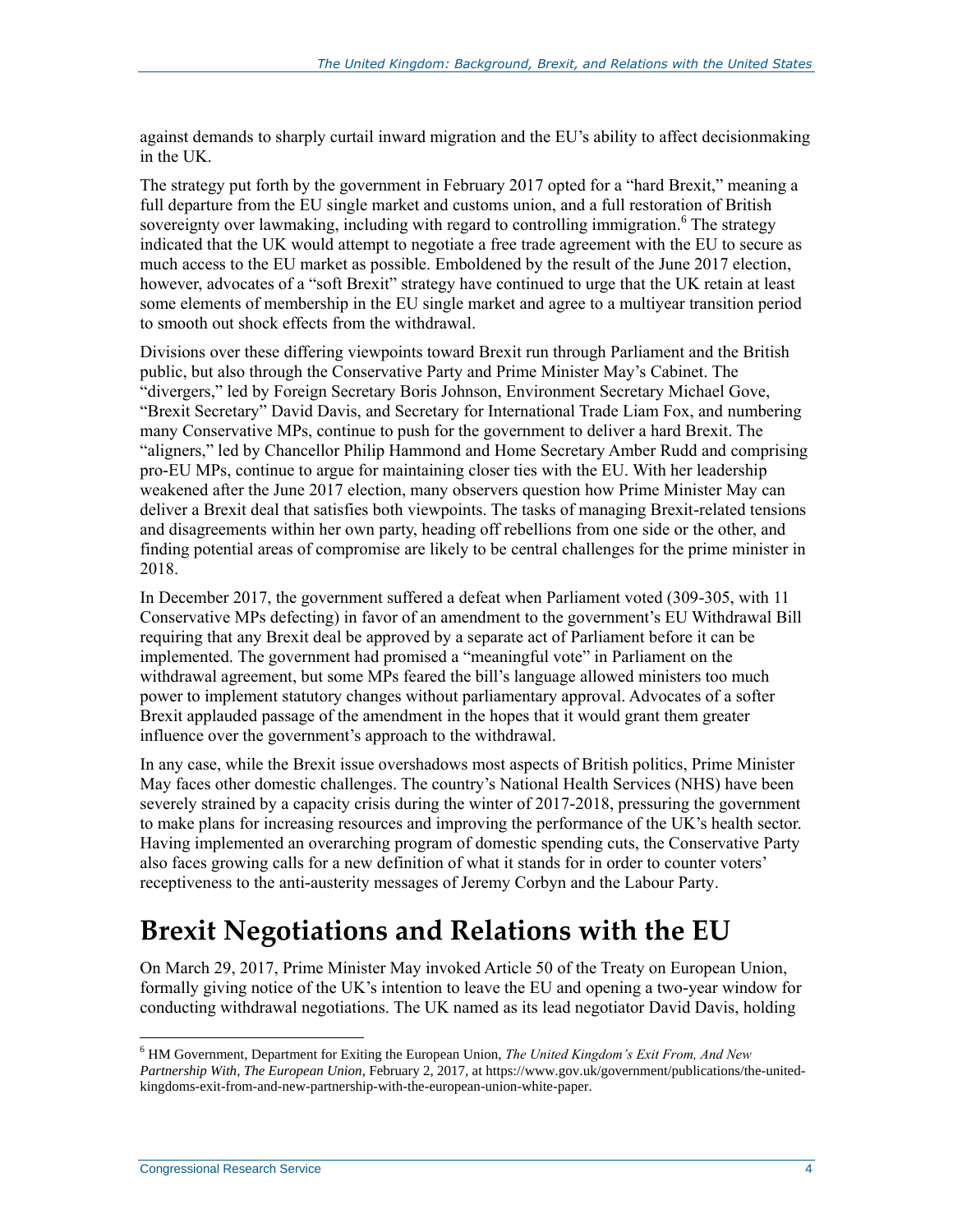the newly created position of Secretary of State for Exiting the European Union. The European Commission (the EU's executive institution) serves as the EU's negotiator, with Michel Barnier, a former EU commissioner for financial services and former French foreign minister, leading talks for the EU.

The EU's negotiating guidelines adopted at the leaders' summit in Brussels in April 2017 presented a two-phase approach to the talks.<sup>7</sup> The first phase would deal with the terms of a withdrawal agreement, focusing initially on three priority topics: the status and rights of EU citizens living in the UK and UK citizens living in the EU, a financial settlement addressing remaining UK obligations to the EU, and arrangements for the border between Northern Ireland and the Republic of Ireland.

Given sufficient progress on these topics, the second phase would discuss possible transitional arrangements and the framework for future relations between the UK and the EU. This issue of "sequencing" became an early point of tension in the negotiations, as the EU resisted opening negotiations on its future economic and trade relationship with the UK until at least some of the main terms of withdrawal had been agreed.

Throughout 2017, continued discord in the UK about the desired shape of Brexit fueled criticism from EU officials and outside observers that a lack of clarity and unity on the British side had hindered the progress of withdrawal negotiations. The UK government pushed back against such charges, noting that it has produced a series of position papers detailing its approach to numerous items on the negotiating agenda.<sup>8</sup>

After seven months and six rounds of discussions, the two sides reached an agreement in principle covering main aspects of the three priority topics and released a joint report on December 8, 2017, that describes their common understanding and joint commitments. With some specific aspects yet to be finalized, the report notes that "nothing is agreed until everything is agreed," and that joint commitments "shall be reflected in the Withdrawal Agreement in full  $\text{detail."}^9$ 

On December 15, 2017, the European Council determined that sufficient progress had been made on the three priority topics to open the second phase of negotiations, dealing with the transition period and framework for future relations.<sup>10</sup> EU leaders stated that the second phase would proceed as long as the commitments made in phase one are fully respected, and they called for continued progress on unresolved issues related to withdrawal arrangements and for the negotiators to begin drafting the withdrawal agreement.

<sup>&</sup>lt;sup>7</sup> See European Council, *European Council (Art. 50) Guidelines for Brexit Negotiations, April 29, 2017, at* http://www.consilium.europa.eu/en/press/press-releases/2017/04/29-euco-brexit-guidelines/.

<sup>8</sup> See Department for Exiting the European Union, *Article 50 and Negotiations with the EU,* June 18, 2017, at https://www.gov.uk/government/collections/article-50-and-negotiations-with-the-eu.

<sup>&</sup>lt;sup>9</sup> Joint Report from the Negotiators of the European Union and the United Kingdom Government on Progress During Phase 1 of Negotiations Under Article 50 TEU on the United Kingdom's Orderly Withdrawal from the European Union, December 8, 2017, at https://ec.europa.eu/commission/sites/beta-political/files/joint\_report.pdf.

See also Eva-Maria Poptcheva and Carmen Cristina Cirlig, *The Brexit process: Moving to the second phase of negotiations*, European Parliament Research Service, December 2017, at http://www.europarl.europa.eu/RegData/ etudes/BRIE/2017/614645/EPRS\_BRI(2017)614645\_EN.pdf.

<sup>10</sup> European Council, *European Council (Art. 50) meeting - Guidelines*, December 15, 2017, at http://www.consilium.europa.eu/media/32236/15-euco-art50-guidelines-en.pdf.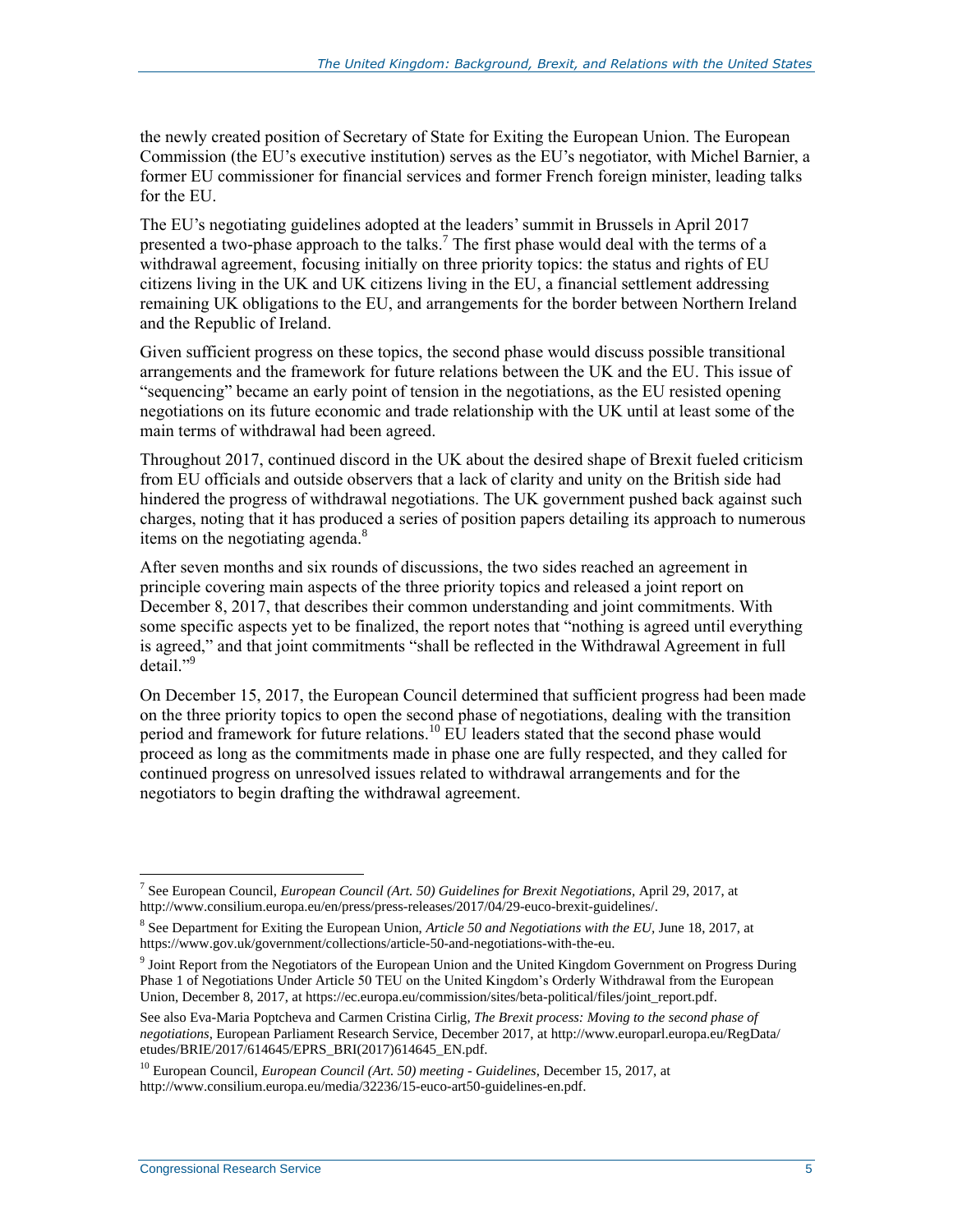The European Commission released the text of its draft withdrawal agreement (totaling 118 pages) on February 28, 2018.<sup>11</sup> Some observers noted that the document represented a maximalist presentation of the EU's positions and that numerous provisions would be rejected by the UK government.<sup>12</sup>

### **Citizens' Rights**

The EU initially proposed that EU nationals living in the UK (approximately 3 million people) and UK citizens living in EU countries (approximately 1 million people) on the withdrawal date retain for life their rights under EU law, as interpreted by the European Court of Justice (ECJ), including the ability to acquire permanent resident status. The UK initially proposed that EU free movement rights would not carry over after withdrawal, meaning that EU citizens resident in the UK at the time of withdrawal would need to apply for a new immigration status.

The outcome reflected in the December joint report was much closer to the original EU position. According to the joint report, EU and UK citizens will continue to have the right of free movement until the withdrawal agreement takes effect (possibly on March 29, 2019). Anyone arriving before that date would retain the right to stay; to apply for permanent residency ("settled status"); and to receive equal treatment with regard to employment, education, health care, social benefits, and rights of family reunification (not extended to future spouses/partners). In the UK, the rights of such individuals would be guaranteed in law and enforced by British courts, with regard for relevant ECJ rulings and the possibility of requesting ECJ interpretations.<sup>13</sup>

The draft withdrawal agreement pushed these conditions further, proposing that EU citizens arriving legally in the UK before the end of the post-withdrawal transition period (possibly lasting to December 31, 2020) would have the right to "settled status" and extending family reunification rights to cover future partners. The draft withdrawal agreement also asserted that UK citizens given the right to reside in one EU country would not automatically have the right to move and settle in another EU country.

Citizens' advocacy groups assert that a lack of clarity remains about many questions, including whether and how individuals would need to register in order to qualify or claim their rights.<sup>14</sup>

#### **Financial Settlement**

The "divorce bill" quickly became one of the most contentious subjects of the negotiations, with hard-line advocates of Brexit insisting that the UK pay nothing and sources in the EU suggesting a figure as high as  $\epsilon$ 100 billion (approximately \$124 billion).

 $\overline{a}$ <sup>11</sup> European Commission, Task Force for the Preparation and Conduct of the Negotiations with the United Kingdom under Article 50 TEU, *European Commission Draft Withdrawal Agreement on the withdrawal of the United Kingdom of Great Britain and Northern Ireland from the European Union and the European Atomic Energy Community*, February 28, 2018, at https://ec.europa.eu/commission/publications/draft-withdrawal-agreement-withdrawal-unitedkingdom-great-britain-and-northern-ireland-european-union-and-european-atomic-energy-community\_en.

<sup>12</sup> David M. Herszenhorn and Annabele Dickson, "Michel Barnier attempts to jolt UK into Brexit action," *politico.eu*, February 28, 2018, at https://www.politico.eu/article/michel-barnier-attempts-to-jolt-uk-into-brexit-action/.

<sup>13</sup> European Commission, *Joint Technical Note TF50 (2017) 20 - Commission to EU27*, December 8, 2017, at https://ec.europa.eu/commission/sites/beta-political/files/citizens\_rights\_-\_comparison\_table.pdf.

<sup>&</sup>lt;sup>14</sup> "Brexit: The Rights of EU Citizens in the UK and Britons in the EU," BBC News, November 8, 2017, at http://www.bbc.com/news/uk-politics-42279408.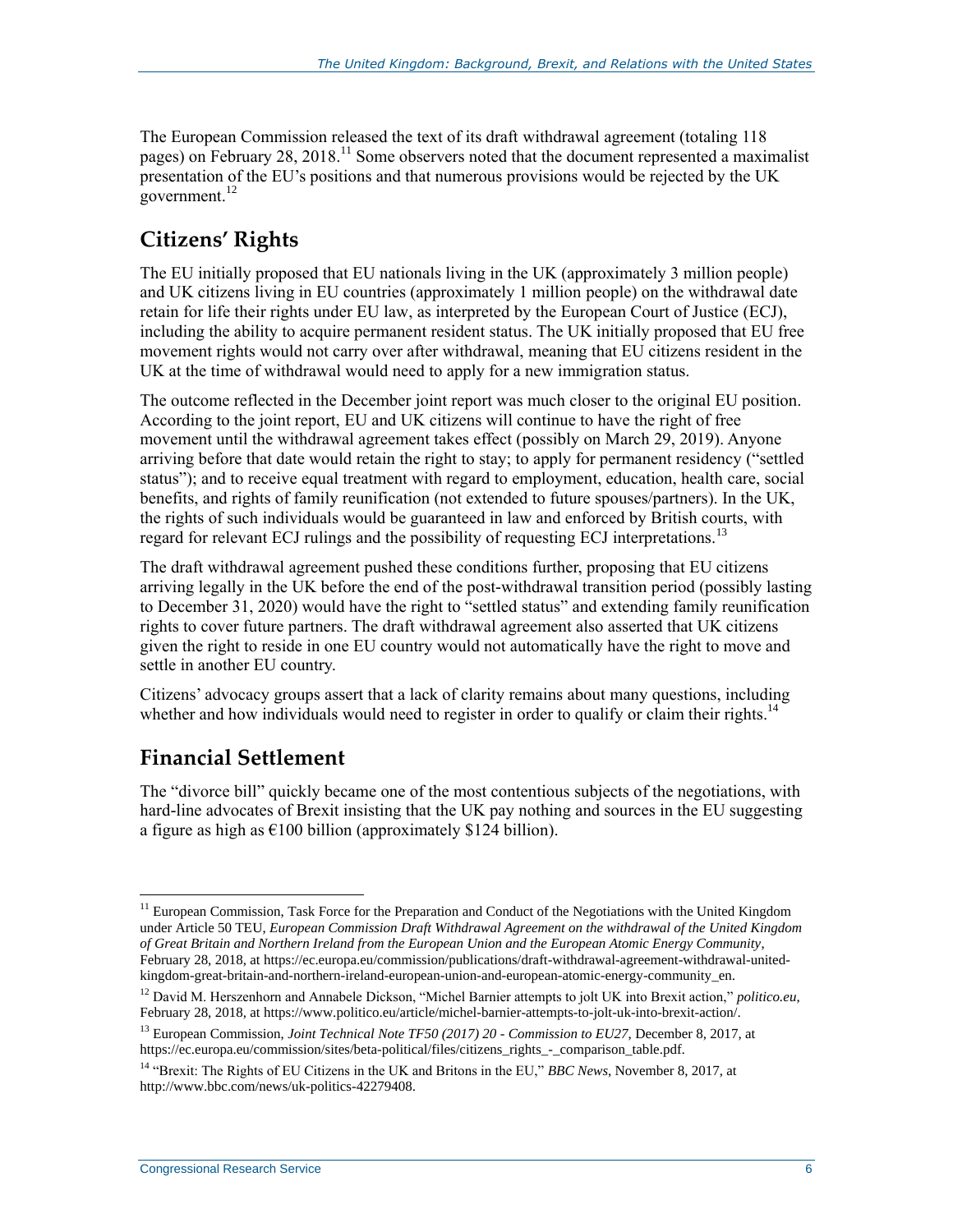Although it does not specify a figure, the agreement set out in the December joint report and reflected in the draft withdrawal agreement suggests that the total cost to the UK is likely to be about €40-€45 billion (approximately \$49-\$56 billion). The agreement includes the UK's share of implementing the EU's budget through the end of 2020 (the EU's current budget framework covers 2014-2020), other EU financial commitments and liabilities incurred before the end of 2020, and future pensions owed to British EU civil servants, minus the return of UK capital and assets from certain EU institutions and programs. Although the exact schedule and methodology remains to be detailed, costs are to be paid in euros and as they fall due, rather than in advance or in a lump sum.

#### **Northern Ireland**

Northern Ireland and the border between Northern Ireland and the Republic of Ireland have become a complicated sticking point in the Brexit negotiations. Some observers initially expressed concerns that Brexit could result in the reestablishment of a harder border to collect customs tariffs and halt EU nationals who would no longer have the right of free movement into the UK. Such border controls would not apply to Irish citizens because the UK and Ireland maintain a separate common travel area agreement, but the prospect of a harder border raised warnings that it could harm Northern Ireland's economy and destabilize the peace process. All parties have been eager to avoid such an outcome, and have sought to negotiate a special arrangement for Northern Ireland in recognition of its unique circumstances.<sup>15</sup>

In the December joint report, the EU and the UK commit to protecting and upholding all parts of the 1998 Good Friday Agreement that brought an end to decades of sectarian conflict, created the Northern Ireland Assembly, and established institutional arrangements for cross-border cooperation (see CRS Report RS21333, *[Northern Ireland: Current Issues and Ongoing](http://www.crs.gov/Reports/RS21333)  [Challenges in the Peace Process](http://www.crs.gov/Reports/RS21333)*, by Kristin Archick). The UK commits to avoiding a hard border, including the establishment of physical infrastructure for checks or controls, and to protecting North-South cooperation. The separate common travel area between the UK and Ireland is to continue operating, without affecting Ireland's obligations regarding the free movement of EU citizens under EU law. The people of Northern Ireland will retain the right to choose Irish or British citizenship, or both, and those who are Irish citizens will continue to have the rights of EU citizens.

Besides considerable uncertainty about how a "soft" or "invisible" border would work with respect to immigration controls and customs enforcement, some analysts note that language in the joint report is "prone to contradictory interpretations" with regard to a hard border and the broader UK-EU relationship.<sup>16</sup> Recognizing that North-South cooperation "relies to a significant extent on a common European Union legal and policy framework," the UK intends to protect such cooperation and avoid a hard border "through the overall EU-UK relationship." If this is not possible, the UK "will propose specific solutions," and "[i]In the absence of agreed solutions, the United Kingdom will maintain full alignment with those rules of the Internal Market and the Customs Union which, now or in the future, support North-South cooperation, the all-island economy and the protection of the 1998 agreement."<sup>17</sup>

 $\overline{a}$ <sup>15</sup> For the UK's starting position, see Northern Ireland Office and Department for Exiting the European Union, *Northern Ireland And Ireland – A Position Paper*, August 16, 2017, at https://www.gov.uk/government/publications/ northern-ireland-and-ireland-a-position-paper.

<sup>&</sup>lt;sup>16</sup> Poptcheva and Cirlig, pp. 9.

<sup>&</sup>lt;sup>17</sup> *Joint Report from the Negotiators of the European Union and the United Kingdom Government, pp. 47, 49.*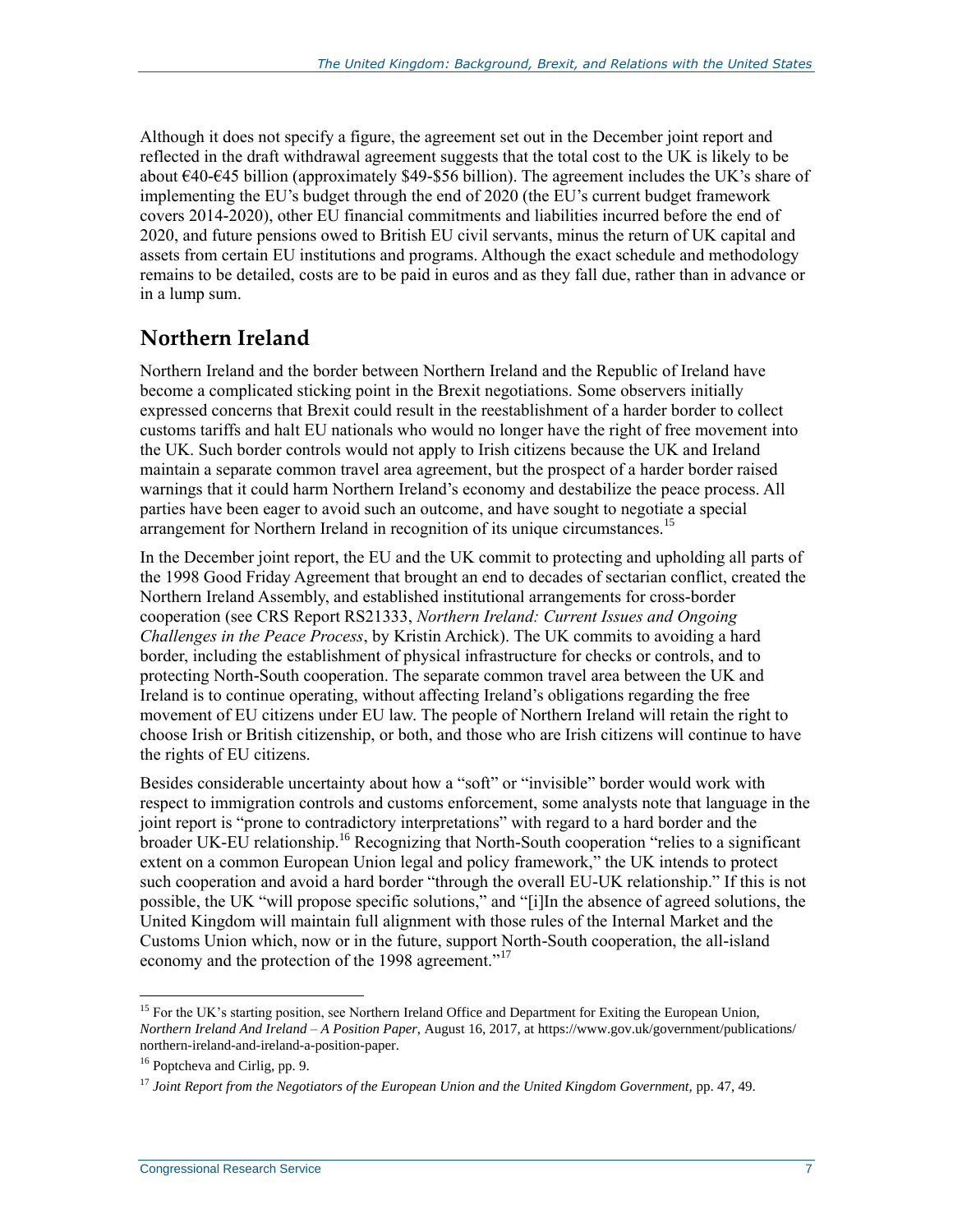At the same time, to satisfy an intervention late in the negotiations by the DUP, which strongly opposes any special status for Northern Ireland, "the United Kingdom will ensure that no new regulatory barriers develop between Northern Ireland and the rest of the United Kingdom," unless agreed to by the Northern Ireland Executive and Assembly, and "the United Kingdom will continue to ensure the same unfettered access for Northern Ireland's businesses to the whole of the United Kingdom internal market."<sup>18</sup>

Some experts argue that if Northern Ireland is to remain fully aligned with both the EU and the UK, then logic suggests that the UK would proceed down the path of soft Brexit, ending in a Norway-style relationship with the EU where the UK remains a member of the single market and the customs union.<sup>19</sup> This conclusion is not shared by the British government, however. In a letter of "Commitments to Northern Ireland," released parallel to the joint report, the prime minister reiterated that there would be no hard border, no barriers between Northern Ireland and the rest of the UK, maintenance of the common travel area, and protection of the Good Friday Agreement and North-South cooperation, but the whole of the UK, including Northern Ireland, would leave the EU single market and customs union and would no longer be subject to the jurisdiction of the  $ECJ.<sup>20</sup>$ 

The EU's draft withdrawal agreement subsequently proposed that Northern Ireland would effectively remain part of the EU customs union and common regulatory area, but the rest of the UK would not. Prime Minister May reiterated that such an arrangement is unacceptable to her government. $^{21}$ 

#### **Phase Two**

The European Council's statement of December 15, 2017, on phase two of the negotiations called on the UK to clarify its positions regarding the future relationship. Prime Minister May outlined her vision in a speech on March 2, 2018, asserting that she wants "the broadest and deepest possible partnership—covering more sectors and co-operating more fully than any Free Trade Agreement anywhere in the world today."<sup>22</sup>

The prime minister called for a custom tailored economic relationship with EU rather than the UK choosing from an existing model such as Canada (free trade agreement) or Norway (a member of the single market/European Economic Area), or simply trading with the EU on World Trade Organization (WTO) terms. She asserted that "[t]he fact is that every Free Trade Agreement has varying market access depending on the respective interests of the countries involved. If this is cherry-picking, then every trade arrangement is cherry-picking."

<sup>&</sup>lt;sup>18</sup> *Joint Report from the Negotiators of the European Union and the United Kingdom Government*, ¶50.

<sup>19</sup> See, for example, Douglas A. Rediker, *The Brexit options, explained*, Brookings Institution, January 5, 2018, at https://www.brookings.edu/blog/order-from-chaos/2018/01/05/the-brexit-options-explained/, Jacob Funk Kirkegaard, *Britain Opts For "Brexit In Name Only",* Peterson Institute for International Economics, December 11, 2017, at https://piie.com/blogs/realtime-economic-issues-watch/britain-opts-brexit-name-only and Paul Taylor, *"May's Divorce Deal Doesn't Add Up," Politico*, December 8, 2017, at https://www.politico.eu/article/theresa-may-brexit-divorce-dealdoesnt-add-up/.

<sup>&</sup>lt;sup>20</sup> Office of the Prime Minister, *Commitments to Northern Ireland*, December 8, 2017, at https://www.gov.uk/ government/uploads/system/uploads/attachment\_data/file/665870/prime-ministers-commitments-to-northernireland.pdf.

<sup>&</sup>lt;sup>21</sup> Office of the Prime Minister, *PM speech on our future economic partnership with the European Union*, March 2, 2018, at https://www.gov.uk/government/speeches/pm-speech-on-our-future-economic-partnership-with-the-europeanunion.

 $22$  Ibid.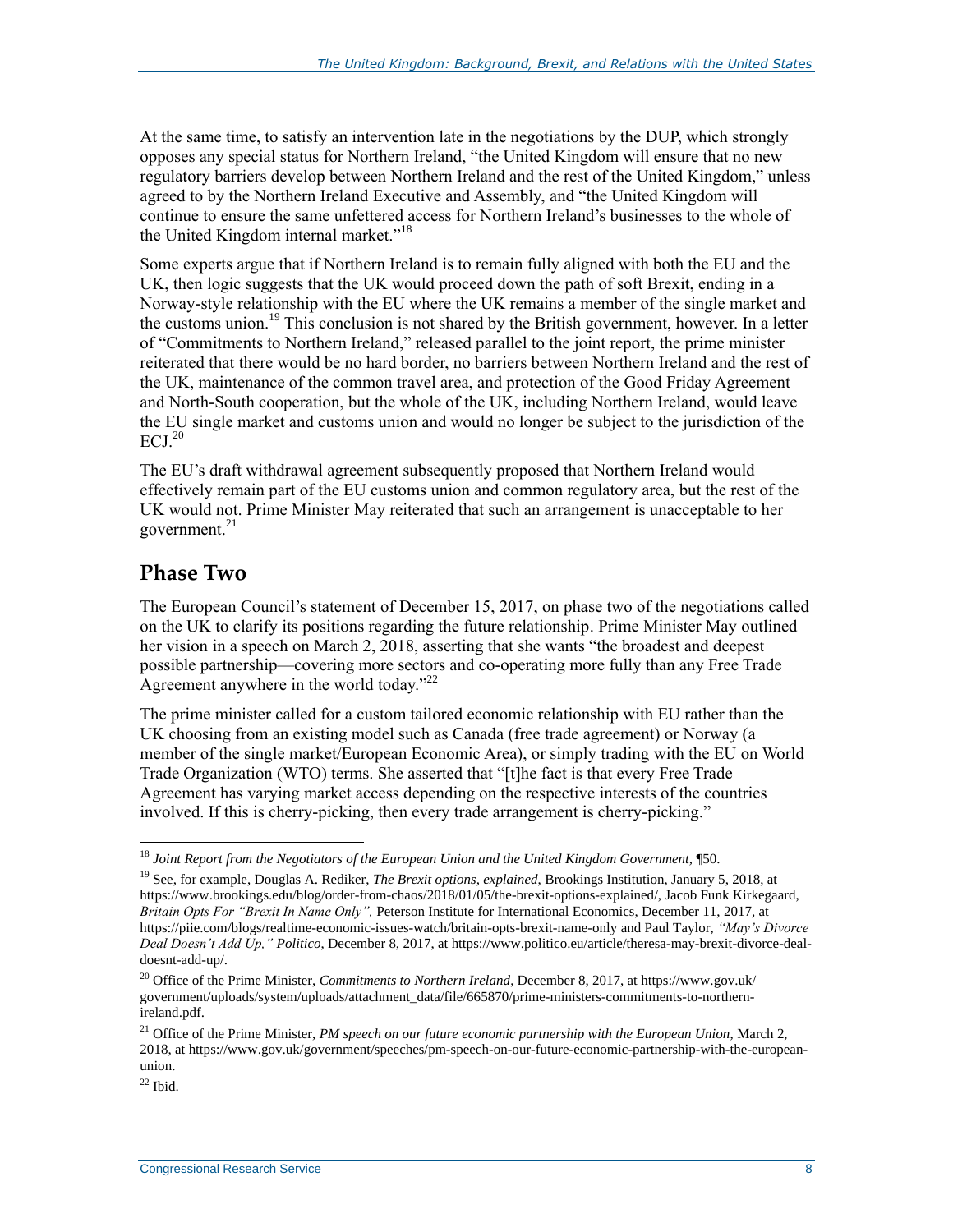She additionally spoke of a border that is as "frictionless as possible," no new tariffs or quotas, a "comprehensive system of mutual recognition" in terms of regulatory standards, and a customs partnership or "highly streamlined customs arrangement" that also would include a "mechanism so that the UK would also be able to apply its own tariffs and trade policy for goods intended for the UK market." The prime minister also called for a new independent arbitration mechanism, not the ECJ, to resolve disputes.

Draft guidelines subsequently published by European Council President Donald Tusk indicated that with the UK out of the single market and customs union, the EU considers such an ambitious trade and economic relationship as unrealistic.<sup>23</sup> The draft suggested the possibility of a free trade agreement that avoids tariffs and quotas but has only limited coverage of services (including financial services) and less potential for regulatory cooperation and mutual recognition of standards. EU leaders are expected to adopt formal negotiating guidelines for phase two at a summit on March 22, 2018.

#### **Additional Issues and Considerations**

While negotiating the dimensions of the future UK-EU trade and economic relationship likely will consume considerable time and attention, aspects of the three priority issues discussed above and an extensive list of other issues remain to be fleshed out and resolved in the withdrawal agreement and transition arrangements. Examples of such issues include transition arrangements for the UK's exit from free trade agreements with both the EU itself and with third countries; transfer of regulatory responsibilities, including for the financial services sector, agriculture, fisheries, and nuclear safeguards; the status of intellectual property, data protection, and contracts drawn up in the UK under EU law prior to withdrawal; and access to aviation and energy markets.

The negotiations also are expected to address issues related to security cooperation, including judicial and law enforcement cooperation (for example, cross-border security arrangements and access to information-sharing databases), as well as a framework for partnership in areas such as counterterrorism, international crime, defense, and foreign policy (including sanctions).

The remaining 27 member states will decide where to resettle the two EU agencies located in the UK, and the negotiators are expected to seek arrangements facilitating the transfer. (The agencies are the European Medicines Agency, which approves and monitors drug safety and has 900 staff, and the European Banking Authority, which coordinates EU banking rules and has 160 staff.)

The withdrawal agreement must be approved by both sides. EU approval requires a qualified majority vote in the Council of the EU (equivalent to agreement by 20 out of 27 remaining member states, representing 65% of the population) and a simple majority in the 751-member European Parliament. In the UK, both Houses of Parliament (Commons and Lords) will vote on whether to accept the withdrawal agreement as negotiated or move ahead with no deal. (A free trade deal or other arrangement for the framework of UK-EU economic relations is expected to be a separate agreement that would be concluded after withdrawal and voted on at a later date.)

Numerous observers have suggested that withdrawal negotiations should be completed by October 2018 if both sides are to have time to complete their respective approval procedures by March 2019. If no agreement is reached within the two-year window, the EU could decide to

<sup>23</sup> See *European Council (Art. 50) (23 March 2018) - Draft guidelines*, March 7, 2018,at https://www.euractiv.com/wpcontent/uploads/sites/2/2018/03/European-council-Art.50-23-March-2018-Draft-Guidelines.pdf.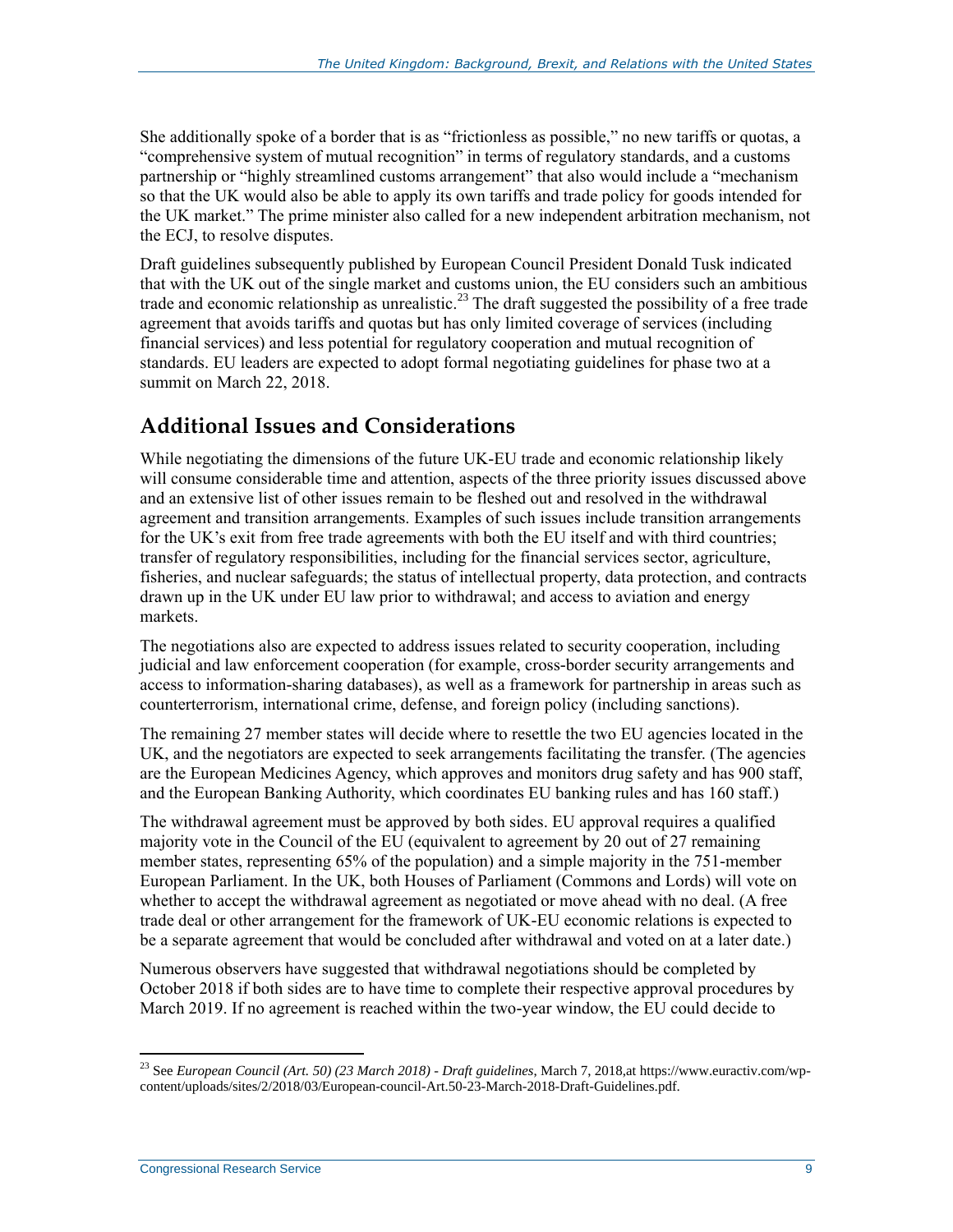extend the negotiating period, but consensus would be required to do so—any one of the 27 remaining members could veto an extension.

A transition period in which to implement the terms of withdrawal is likely to last about two years (probably to the end of 2020). During such a transition period, the UK is likely to remain subject to EU rules governing trade policy and the single market without having voting representation in the EU institutions that shape those rules. The EU's draft withdrawal agreement states that the ECJ would continue to have jurisdiction in the UK throughout the transition period on issues covered by the EU treaties and that the ECJ would serve as the authority for interpreting the withdrawal agreement and ruling on matters of compliance.

Both sides remain focused on achieving an orderly withdrawal agreement, but some observers suggest that given the pace and dynamics of the negotiations thus far, there is a possibility of a "no deal" scenario for March 2019, in which the UK "crashes out" of the EU without comprehensive exit and transition arrangements. Although some of the strongest supporters of leaving the EU view such as scenario as relatively unproblematic and potentially desirable, many analysts suggest it might entail substantial and uncertain consequences with regard to business, trade, regulatory issues, citizens' rights, and other areas. $^{24}$ 

In the meantime, the UK government has introduced in the House of Commons the European Union (Withdrawal) Bill (also commonly referred to as the Great Repeal Bill). This legislation would repeal the European Communities Act of 1972 (the domestic legislation that gives EU law effect in the UK) and convert all EU law into UK law to prevent a legal "black hole" following the UK's departure from the EU.<sup>25</sup> The UK would then decide on its own timetable what parts of EU law to keep or change going forward.

The UK has emphasized a desire both to preserve the trade arrangements it currently has through EU agreements with approximately 60 countries by transitioning the deals to a bilateral basis and to negotiate new trade agreements with other international partners. The UK also has expressed intentions to replicate the EU schedules of commitments in the World Trade Organization "as far as possible."<sup>26</sup> The UK government has not conducted trade negotiations at the national level since transferring competence over a common commercial policy to the EU in 1973, but it has been building up the capacity of a new Department for International Trade that was created in the Foreign and Commonwealth Office. The UK would be able to formally negotiate trade deals only after it has withdrawn from the EU and may not be able to conclude any such agreements until after any transition period has ended.

Overall, an analysis by *The Financial Times* found that after withdrawing from the EU, the UK's bureaucratic capacity will be tested by the need to renegotiate 759 separate international agreements with over 160 countries (including 295 agreements related to trade, 202 on regulatory cooperation, 69 on fisheries, 65 on transport, 49 on customs, 45 on nuclear issues, and 34 on agriculture). $27$ 

<sup>24</sup> Chris Morris, "Brexit: What Would 'No Deal' Look Like?," *BBC News*, October 14, 2017, at http://www.bbc.com/ news/uk-politics-39294904.

<sup>25</sup> See *European Union (Withdrawal) Bill 2017-2019*, at https://services.parliament.uk/bills/2017-19/ europeanunionwithdrawal.html and *Explanatory Notes to the Bill*, at https://publications.parliament.uk/pa/bills/cbill/ 2017-2019/0005/18005.pdf.

<sup>26</sup> See Prime Minister's Office and Department for International Trade, *Preparing for our Future UK Trade Policy*, at https://www.gov.uk/government/publications/preparing-for-our-future-uk-trade-policy/preparing-for-our-future-uktrade-policy.

<sup>27</sup> "After Brexit: The UK Will Need to Renegotiate At Least 759 Treaties," *The Financial Times*, May 30, 2017.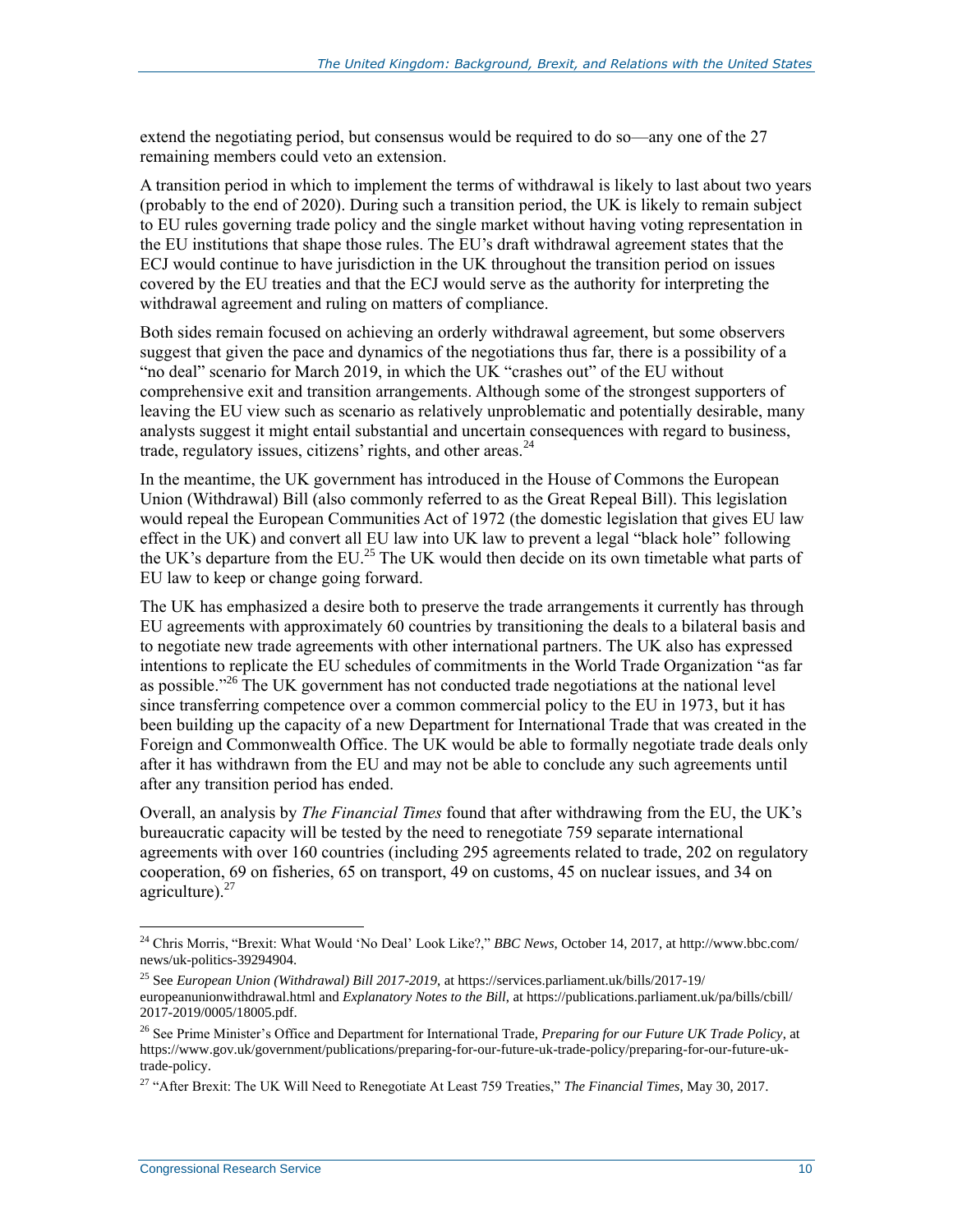### **Brexit, Austerity, and the UK Economy**

Many economists have expressed concerns that Brexit could cause an economic shock that leaves the UK facing weaker economic growth, higher inflation, job losses, and depreciation of the pound (which has already happened), with potentially significant negative consequences for the U.S. and global economies.<sup>28</sup> Advocates of Brexit have maintained that such economic fears are greatly exaggerated and that, free from EU regulations, a "Global Britain" will be able to forge new trade relationships with dynamic, emerging economies while remaining a preeminent international banking and financial center. The UK economy has been relatively resilient thus far, with growth of 1.8% in 2017 and an expected 1.5% in 2018, outperforming many expectations. Unemployment has remained low, at 4.4% in 2017.<sup>29</sup>

#### **UK Economy: Overview and Basic Facts**

**Population:** approximately 65.65 million

**Gross Domestic Product (PPP):** \$2.88 trillion; per capita GDP is \$43,600

The **service sector** accounts for approximately 80% of the UK's GDP.

**Trade with the EU:** In 2016, 43% of the UK's goods and services exports went to EU member countries and 53.8% of imports came from EU member countries.

**Top 5 Export Destinations:** United States, Germany, France, Netherlands, Ireland

**Top 5 Import Sources:** Germany, China, United States, Netherlands, France

Sources: *CIA World Factbook*, UK Office for National Statistics.

In any case, observers have noted considerable unease among some of the many multinational corporations that have chosen the UK as their EU headquarters; these corporations face a period of uncertainty about the UK's trade and economic arrangements and the corresponding legal and regulatory frameworks. The uncertainty and potential risks of Brexit have led some such large companies to make plans, or to consider making plans, for moving their EU base, along with attendant jobs and capital, elsewhere. Of particular consequence, with half of the world's financial firms basing their European headquarters in London and employing 1 million people, is the loss of the UK's EU "passporting" rights, whereby a financial company incorporated in one member state can carry out activities in all other member states without establishing a separate entity or obtaining a separate authorization.<sup>30</sup>

The signature initiative of the Conservative-led coalition government that took office in 2010 was a far-reaching austerity program aiming to reduce the country's budget deficit. Their victory in the 2015 election allowed the Conservative Party to continue implementing this program as the centerpiece of their domestic economic policy.

Between 1993 and 2008, the British economy enjoyed an unprecedented period of sustained growth. However, the country was severely impacted by the global financial crisis and entered a deep recession in 2008, and a prolonged slump lasted until 2012. During the years of economic expansion, the UK developed a large structural budget deficit as spending outpaced tax revenues and growth. The financial crisis and recession exacerbated this situation: the government budget

 $\overline{a}$ <sup>28</sup> For more information, see CRS Report R44559, *Economic Implications of a United Kingdom Exit from the European Union*, by James K. Jackson, Shayerah Ilias Akhtar, and Derek E. Mix.

<sup>29</sup> Economic statistics are from Economist Intelligence Unit, *Country Report: United Kingdom*, March 2018*.*

<sup>30</sup> European Parliament Directorate-General for Internal Policies, *Brexit: The United Kingdom and EU Financial Services*, December 9, 2016, at http://www.europarl.europa.eu/RegData/etudes/BRIE/2016/587384/ IPOL\_BRI%282016%29587384\_EN.pdf.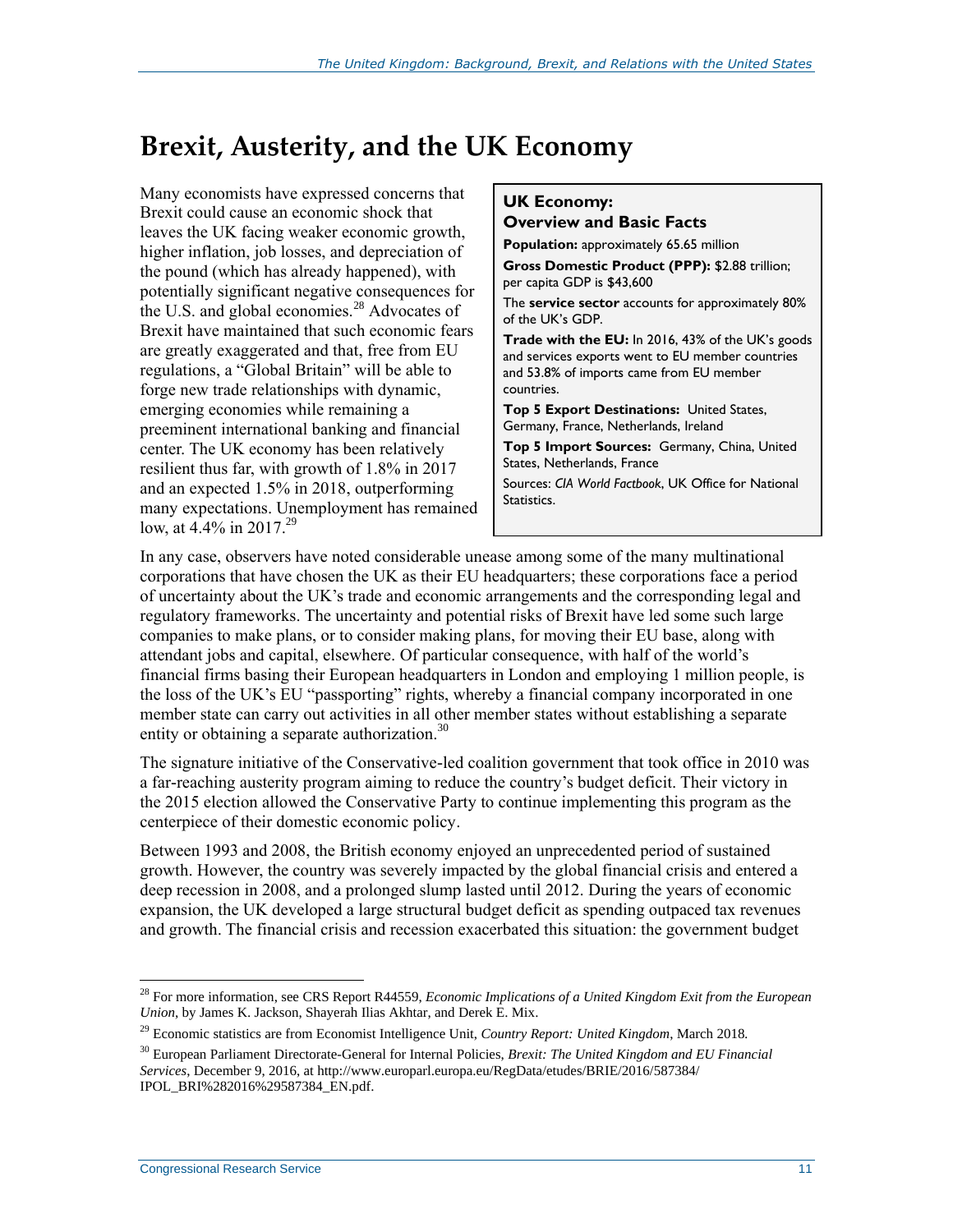deficit grew from 5% of gross domestic product (GDP) in 2008 to nearly 11% in 2009. Public sector debt has increased from approximately 52% of GDP in 2008 to approximately 88%.

In response to these trends, the coalition government began a program of budget austerity entailing large spending cuts in areas such as governmental department expenditures and a range of social welfare benefits. It also increased the value added tax (VAT), capital gains tax, and national insurance contributions. The austerity strategy has gradually reduced the budget deficit, to 4.3% of GDP in 2015 and 2.9% in 2017.

Supporters have praised the austerity strategy as necessary to put the UK back on the path of financial sustainability. Opponents have argued that the government's approach is ideologically driven, unduly targets the poor and the disabled, and affects society in ways that are unequal and unfair. Critics also have charged that the austerity measures have been too aggressive, hurt the economy's growth prospects, and eroded public services. The UK's most recent budget moderately loosened fiscal policy, with more spending to support the NHS and to address some issues in education, the housing market, and social welfare programs.

## **U.S.-UK Relations**

### **Political Relations**

The UK's "special relationship" with the United States has been a cornerstone of British foreign policy, to varying degrees and with some ups and downs, since the 1940s. The UK is often perceived to be the leading allied voice in shaping U.S. foreign policy debates, and observers assert that the UK's status as a close ally of the United States has often served to enhance its global influence. British support, in turn, has often helped add international credibility and weight to U.S. policies and initiatives, and the close U.S.-UK partnership has served common interests in bodies such as the U.N., NATO, and other multilateral institutions.

The UK continues to look to the United States for close partnership and has sought to reinforce its U.S. ties following Brexit. President Trump appears to have a largely positive view of the UK as well, but there have been points of tension and uncertainty in the relationship over the past year, arising on the UK side over both the substantive nature of some of the Trump Administration's policies and because of some of President Trump's statements and tweets. In a postelection phone call with Prime Minister May, President Trump reportedly spoke about the importance of the relationship and his close personal connections to the UK. Having expressed early on his strong support for Brexit and ambivalence about the future of the EU, President Trump has repeatedly indicated he favors reaching a U.S.-UK free trade agreement quickly. Some Members of Congress also have backed negotiating a free trade agreement with the UK.<sup>31</sup> Although the UK cannot formally negotiate trade agreements until it leaves the EU, some suggest that positive indications of a likely future agreement with the United States could help bolster the UK's position in negotiations with the EU on the terms of Brexit and the UK's post-Brexit economic relationship with the EU.

Prime Minister May was the first foreign leader to visit President Trump following his inauguration. Despite considerable negative sentiment toward Trump in the UK, she has sought to

<sup>31</sup> See CRS Report R44817, *U.S.-UK Free Trade Agreement: Prospects and Issues for Congress*, by Shayerah Ilias Akhtar.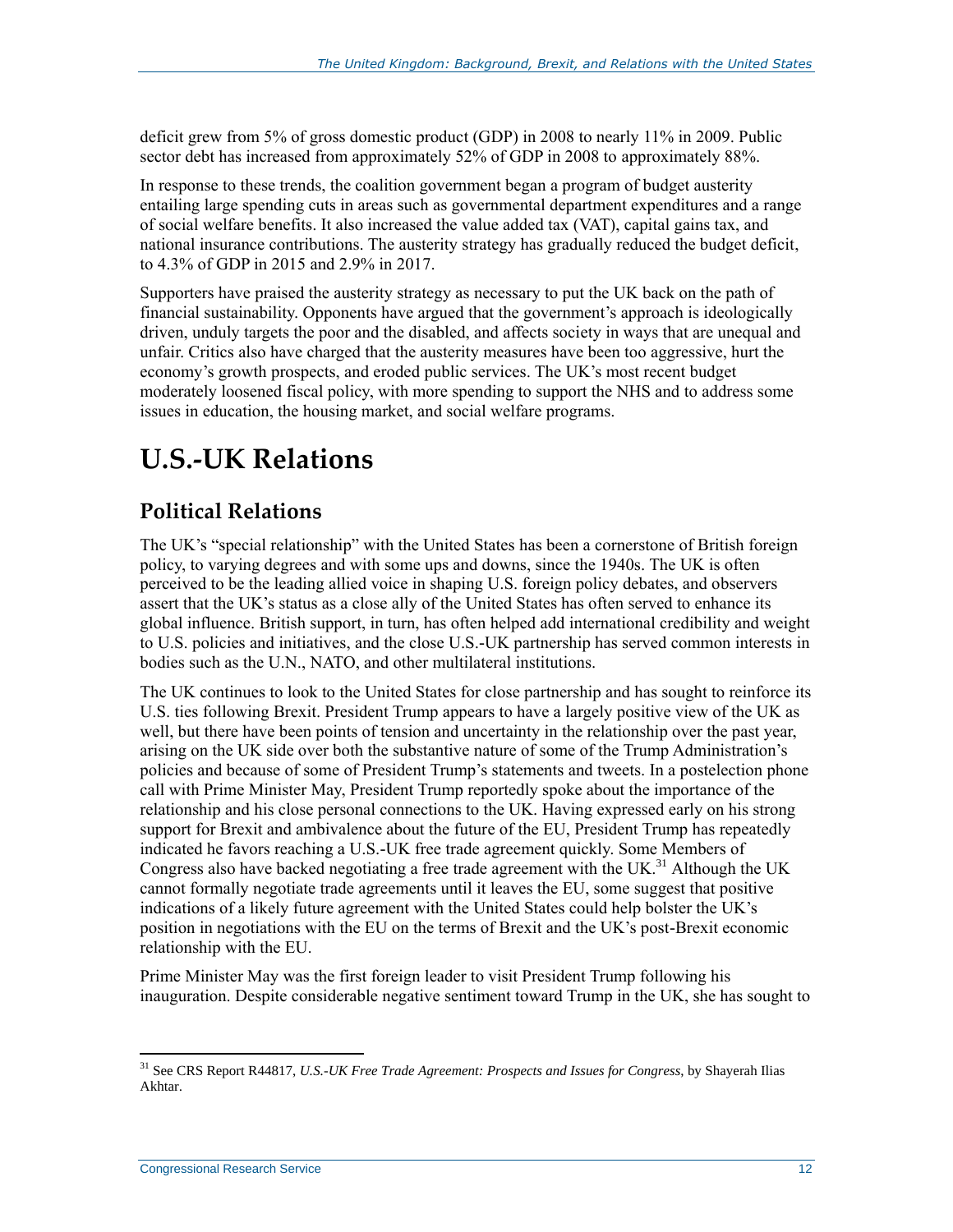portray the UK's relationship with the United States as a source of stability in the context of Brexit, and she extended an early invitation for President Trump to make a state visit to the UK.

President Trump and Prime Minister May have proceeded from relatively compatible starting points on issues such as counterterrorism, combating the Islamic State, and seeking to end the conflict in Syria. In contrast, President Trump has expressed opposition to the Iran nuclear deal (and has not certified Iran's compliance with the deal) and announced the planned U.S. withdrawal from the Paris climate agreement, both of which are supported by the UK government. Given initial skepticism from President Trump about NATO, Prime Minister May has consistently sought to convey that the alliance remains central to European security and the deterrence of Russian aggression, while cautioning against potential overtures to Russian President Vladimir Putin. Prime Minister May disagreed with the Trump Administration's recognition of Jerusalem as Israel's capital, calling the move "unhelpful in terms of prospects for peace in the region."<sup>32</sup> She also expressed "deep concern" about the president's plan announced in March 2018 to introduce tariffs on steel and aluminum imports to the United States.<sup>33</sup>

As the UK government seeks to forge a mutually beneficial partnership, President Trump remains a highly controversial figure in the UK, and many in the UK have criticized Prime Minister May's outreach. Numerous British politicians, including Prime Minister May, spoke out against Trump during the U.S. election campaign and in January 2016, Members of Parliament debated whether Trump should be banned from the UK due to statements he made during the campaign (although Parliament did not decide to do so). In response to domestic critics of her outreach to the Trump Administration, Prime Minister May asserted that, "It is the special relationship that allows us to say when something is unacceptable. Whenever there is something I find unacceptable, I won't be afraid to say that to Donald Trump."<sup>34</sup>

Several incidents during President Trump's first year in office generated a backlash in the UK. In March 2017, UK officials categorically rejected accusations repeated by the White House that the UK's Government Communications Headquarters (GCHQ, the UK's signals intelligence agency, comparable to the U.S. National Security Agency, or NSA) had helped the Obama Administration "wiretap" Trump Tower during the U.S. election campaign. President Trump also renewed a public feud with London Mayor Sadiq Khan, an exchange that began over then-candidate Trump's 2015 call for a ban on Muslims entering the United States and continued with Trump criticizing Khan's reaction to the June 2017 terrorist attack in London. In November 2017, President Trump was rebuked by Prime Minister May and numerous other British politicians for re-tweeting anti-Muslim videos posted by a far-right British group. Although President Trump initially pushed back against May's criticism, he later offered to apologize, saying he had known nothing about the group at the time.<sup>35</sup>

A date for President Trump's state visit has not been officially set, leading to considerable media speculation. Among other factors, numerous sources have reported that he does not wish to go if

<sup>32</sup> Prime Minister's Office, *PM Statement On US Decision To Move Embassy To Jerusalem*, December 6, 2017, at https://www.gov.uk/government/news/pm-statement-on-us-decision-to-move-embassy-to-jerusalem-6-december-2017.

<sup>&</sup>lt;sup>33</sup> Christopher Hope and Julie Allen, "Theresa May urges Donald Trump not to start a trade war as she tells him of her 'deep concern' at tariff plan ," *The Daily Telegraph*, March 4, 2018, at https://www.telegraph.co.uk/politics/2018/03/ 04/theresa-may-tells-donald-trump-deep-concern-plans-us-tariffs/.

<sup>34</sup> "Theresa May 'Won't Be Afraid' To Challenge Donald Trump," *BBC News*, January 22, 2017, at http://www.bbc.com/news/uk-politics-38710697.

<sup>35</sup> Guy Faulconbridge, "Trump Says He 'Would Apologize' for Sharing British Far-Right Videos," *Reuters*, January 26, 2018.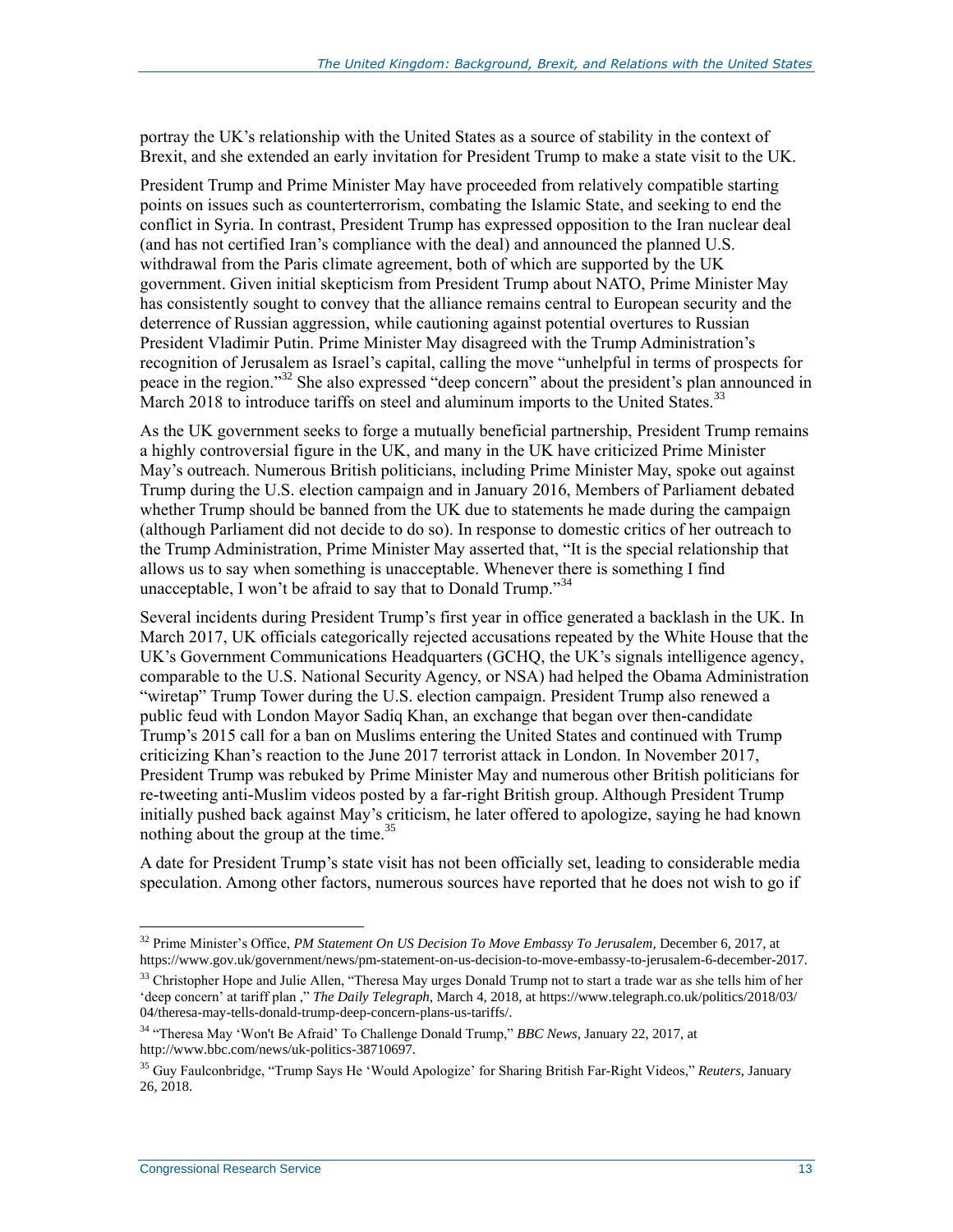there are large-scale protests against him.<sup>36</sup> In January 2018, President Trump canceled a planned working visit in February 2018 to open the new \$1.2 billion U.S. embassy in London, objecting that the embassy was a "bad deal" at an "off location" in the city.<sup>37</sup> Later in the month, he indicated that he planned to visit the UK at least once in 2018, with the official state visit potentially taking place in October 2018.

The cancellation of the February working visit led some observers, including UK Foreign Secretary Boris Johnson, to express concerns that opposition to Trump in the UK was endangering the U.S.-UK relationship. At a meeting with Prime Minister May at the World Economic Forum in Davos, Switzerland, in January 2018, however, President Trump called reports of a falling out between the two leaders a "false rumor," asserting that the U.S.-UK relationship was as "strong as it had ever been," and that the two countries remain "joined at the hip" when it comes to military cooperation.<sup>38</sup>

#### **Security and Defense Relations**

The United Kingdom and the United States have a particularly close defense relationship and a unique intelligence-sharing partnership. U.S. defense planners have long viewed the UK as one of the most capable European allies—if not *the* most capable, alongside France—in terms of welltrained combat forces and the ability to deploy them. Observers note that the United States and the UK have long tended to have similar outlooks on issues such as the use of force, the development of military capabilities, and the role of NATO.

UK leaders have emphasized their continued commitment as a leading country in NATO, and the UK has taken a strong role in efforts to deter Russian aggression. As part of NATO's "enhanced forward presence," the UK leads a multinational battalion in Estonia with 800 troops, augmented in 2018 by 200 troops from Denmark (France served as the partner nation in 2017).<sup>39</sup> The unit is based in Tapa, about 100 miles from the Russian border. The UK additionally contributes 130 troops to the U.S.-led multinational battalion in Poland. During 2017, the UK was the lead nation in NATO's Very High Readiness Joint Task Force (VJTF), the land component of the enhanced NATO Response Force (eNRF), with about 3,000 personnel assigned to the effort.

UK armed forces also participate in U.S.-led coalition efforts against the Islamic State in Iraq and in Syria, including with airstrikes (by Typhoon and Tornado aircraft, and unmanned Reaper drones), as well as surveillance, intelligence gathering, logistical support, and training Iraqi forces.

The UK hosts about 8,700 U.S. military personnel as well as airbases, equipment, radar sites, and intelligence centers. As part of its cost-saving European Infrastructure Consolidation review, the U.S. Department of Defense announced in 2015 that U.S. personnel would pull out of three leased UK airbases (RAF Mildenhall, which serves as a hub for reconnaissance and tanker aircraft and special operations, RAF Alconbury, and RAF Molesworth) and move to other

<sup>36</sup> See, for example, Glenn Thrush, "Trump May Not Visit U.K. This Year As Planned," *The New York Times*, June 11, 2017.

<sup>&</sup>lt;sup>37</sup> Karla Adam and Jennifer Hassan, "Trump Blames 'Bad Deal' For London Trip Cancellation. But Brits Think They Scared Him Away.," *The Washington Post*, January 12, 2018.

<sup>38</sup> Jack Maidment, "Donald Trump Dismisses Reports Of Rift With Theresa May As "False Rumour"," *The Daily Telegraph*, January 25, 2018, at http://www.telegraph.co.uk/politics/2018/01/25/donald-trump-dismisses-reports-rifttheresa-may-false-rumour/.

<sup>&</sup>lt;sup>39</sup> Also as part of NATO's Enhance Forward Presence, the United States leads a multinational battalion in Poland, Canada leads in Latvia, and Germany leads in Lithuania.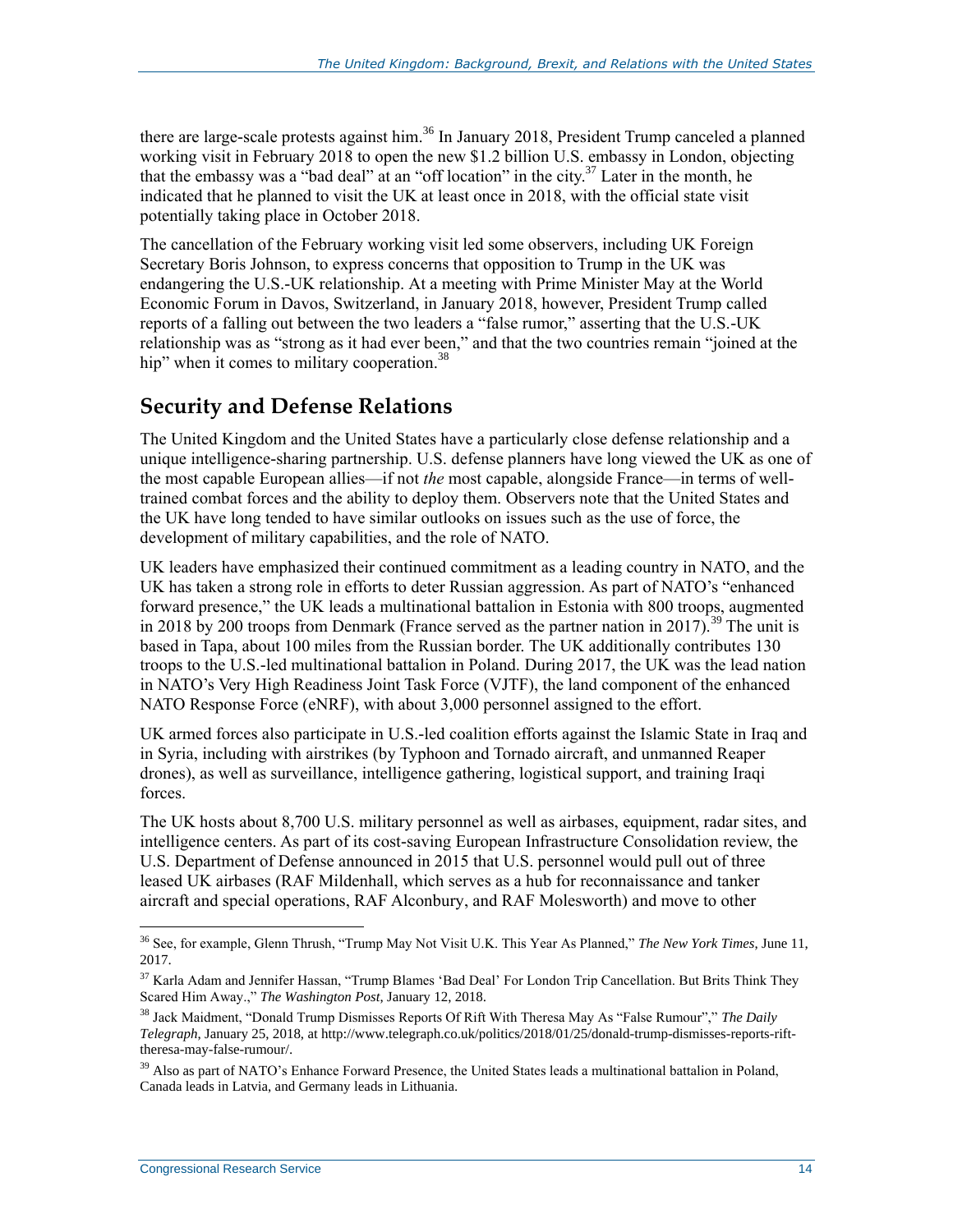locations in the UK and Germany. Subsequent reports suggest that full U.S. divestment from these bases, originally planned for 2022, might not occur until 2024. Facilities of the Joint Intelligence Analysis Complex are being relocated from Molesworth and consolidated in a new Joint Intelligence Analysis Center at RAF Croughton, home to a large military communications facility.<sup>40</sup> The U.S. Air Force plans to increase personnel at RAF Lakenheath, the largest U.S. base in the UK with approximately 5,500 personnel and home to an F-15 fighter wing, in anticipation of basing two squadrons of F-35s there by 2020.

A 1958 U.S.-UK Mutual Defense Agreement established unique cooperation with regard to nuclear weapons, allowing for the exchange of scientific information and nuclear material. Additionally, since the signing of the 1963 U.S.-UK Polaris Sales Agreement, the United States has sold the UK equipment and associated services for a submarine-launched strategic weapons delivery system. The UK's nuclear deterrent consists of several Vanguard class submarines, each armed with up to 16 Trident missiles.

The United Kingdom and the United States are key partners in terms of defense industry cooperation and defense sales. The two countries are engaged in more than 20 joint equipment programs, including the F-35 Joint Strike Fighter. Most major U.S. defense companies have a UK presence; numerous British companies, most notably BAE Systems, operate in the United States. British defense companies' U.S. operations tend to be part of a larger supply chain, with sales consisting mostly of components and niche equipment rather than entire platforms. U.S. foreign military sales (government-to-government) agreements with the UK were approximately \$5.1 billion in FY2016.<sup>41</sup> The authorized value of U.S. direct commercial sales (contractor-togovernment) agreements for defense articles and services to the UK in FY2016 was approximately \$1.76 billion, and direct commercial sales shipments totaled approximately \$94.4 million.<sup>42</sup>

In 2007, in an effort to address long-standing British concerns about U.S. technology-sharing restrictions and export controls, the countries signed a Treaty Concerning Defense Trade Cooperation. The U.S. Senate passed a resolution of advice and consent to ratification of the treaty in 2010.<sup>43</sup> The treaty eliminates individual licensing requirements for certain defense articles and services controlled under the U.S. International Traffic in Arms Regulations. The agreement is reciprocal and is intended to cover defense equipment for which the U.S. and UK governments are the end-users. It also calls for the creation of "approved communities" of companies and individuals in each country with security clearances to deal with technological transfers.

Despite this close cooperation, U.S. officials have expressed concerns about cuts to UK defense spending and reductions in the size and capabilities of the British military in recent years.<sup>44</sup> In 2016, the UK had the world's fifth-largest military expenditure (behind the United States, China,

<sup>40</sup> See United States Government Accountability Office, *Joint Intelligence Analysis Complex*, September 2016, at https://www.gao.gov/assets/690/680175.pdf.

<sup>41</sup> Defense Security Cooperation Agency, *Fiscal Year Series*, at http://www.dsca.mil/sites/default/files/ fiscal\_year\_series\_-\_30\_september\_2016.pdf.

<sup>42</sup> U.S. Department of State, *Section 655 Annual Military Assistance Reports,* at https://www.pmddtc.state.gov/reports/ documents/2016%20Section%20655%20Report.pdf.

<sup>&</sup>lt;sup>43</sup> The treaty is numbered 110-7. The full text of the treaty can be accessed at http://www.state.gov/t/pm/rls/othr/misc/ 92770.htm.

<sup>44</sup> See, for example, Con Coughlin and Steven Swinford, "US Military Chief: Britain Cannot Cut More Troops," *The Daily Telegraph*, March 1, 2015, at http://www.telegraph.co.uk/news/uknews/defence/11443758/US-military-chief-Britain-cannot-cut-more-troops.html.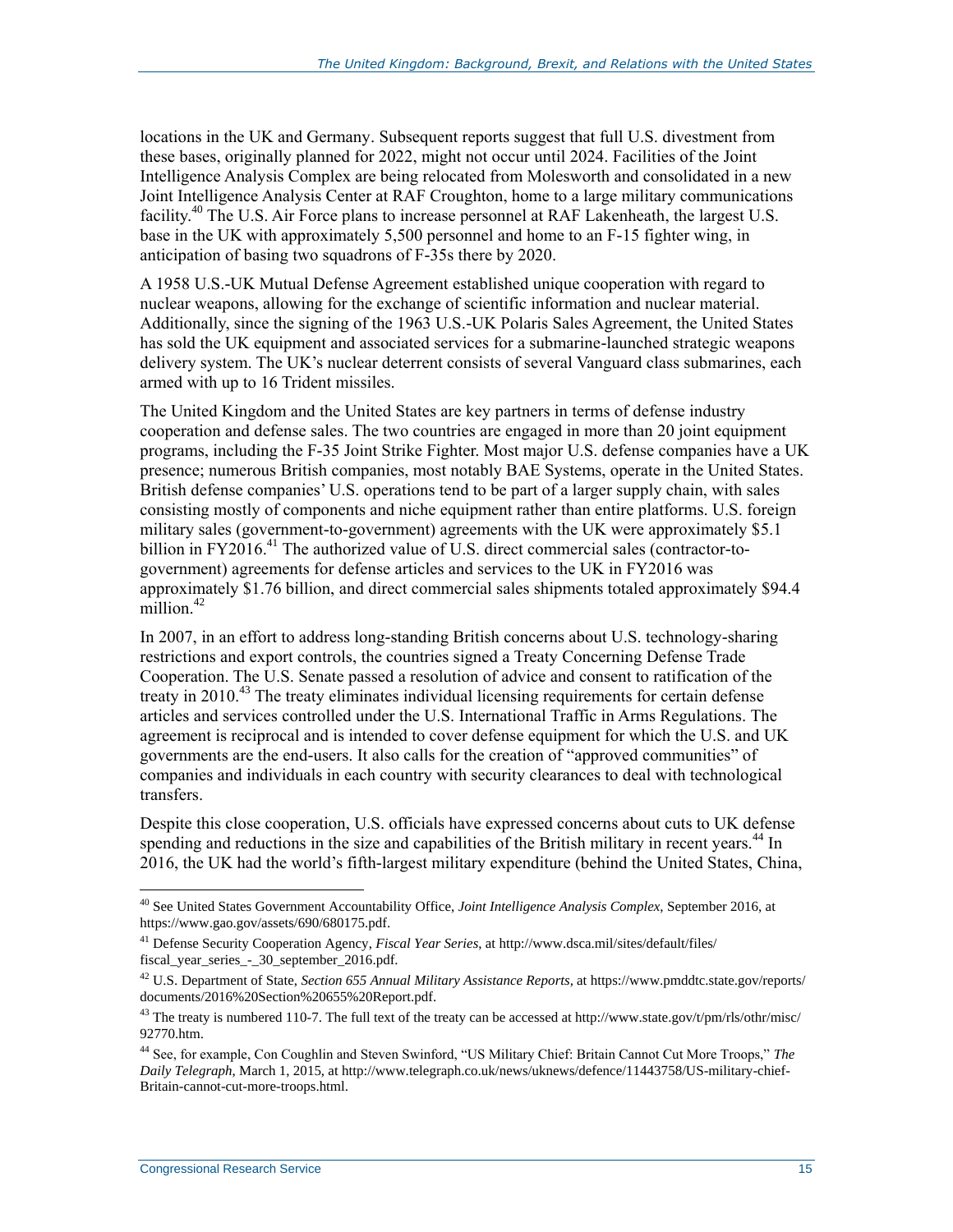Russia, and Saudi Arabia), spending approximately \$52.5 billion.<sup>45</sup> The UK is also one of the few NATO countries to meet the alliance's defense spending benchmark of 2% of GDP (according to NATO, the UK's defense spending was 2.21% of GDP in 2016).

Nevertheless, as part of the government's broad austerity program, UK defense spending decreased 8% in real terms (inflation adjusted) over the period 2011-2015. The cuts affected each branch of the British military, with the overall number of full-time, trained service personnel decreasing by almost 31,000, a 17% reduction in the size of the armed forces.<sup>46</sup> Experts assert that the cuts, combined with other associated decisions about personnel, equipment, and operational readiness, reduced the UK's conventional military combat capability by  $20\%$ -30%.<sup>47</sup>

A Strategic Defence and Security Review (SDSR) published in 2015 addressed the UK's future military spending and defense posture. The document committed the UK to maintaining a minimum defense spending level of 2% of GDP, increasing defense spending by 0.5% above inflation annually through 2021, increasing the budget for equipment acquisition over the next 10 years (totaling £178 billion, or approximately \$252 billion), and devoting considerably greater resources to the country's intelligence and security agencies.<sup>48</sup> Among the planned acquisitions are two new aircraft carriers (*HMS Queen Elizabeth* and *HMS Prince of Wales*), 138 F-35s, new warships, and the renewal of the Trident nuclear deterrent. (With 65,000 tons displacement, the Queen Elizabeth class carriers are the largest ships ever built for the Royal Navy. By comparison, the new U.S. Gerald R. Ford class carriers have 100,000 tons displacement.)

Experts observe, however, that the SDSR made more commitments than it could afford. Overambitious spending plans, difficulties meeting efficiency savings targets, commitments to maintain personnel numbers, and a decline in the value of the pound have left the UK Ministry of Defence with a £20 billion (approximately \$28.4 billion) funding gap for the next decade. The defense element of a National Security Capability Review, to be completed by summer 2018, is expected to offer potential solutions and trade-offs, possibly including scaling back or deferring acquisitions, delaying equipment upgrades, or cutting additional personnel and capabilities (such as amphibious landing ships).<sup>49</sup> In the meantime, the Ministry of Defence continues to face resistance from the Treasury in pushing for additional budgetary resources to help fill the gap.

While experts assert that the UK remains one of the few European countries capable of expeditionary combat operations, defense resource constraints suggest an ability more for "timelimited deployments against less sophisticated opponents" than a "credible full-spectrum combat capability against a peer competitor such as Russia."<sup>50</sup> Beyond debate over conventional capabilities, the UK also has been focusing on areas such as special forces, intelligence, counterterrorism, and cybersecurity to face what many experts consider the most likely threats to the country's security.

<sup>45</sup> International Institute for Strategic Studies, *The Military Balance 2017,* pp. 19*.*

<sup>46</sup> UK Ministry of Defence, *UK Defence Statistics Compendium 2014,* November 27, 2014.

<sup>47</sup> International Institute for Strategic Studies, *The Military Balance 2016*, pp. 68.

<sup>&</sup>lt;sup>48</sup> HM Government, *National Security Strategy and Strategic Defence and Security Review 2015*, at

https://www.gov.uk/government/publications/national-security-strategy-and-strategic-defence-and-security-review-2015.

<sup>49</sup> Malcolm Chalmers, *The UK Defence Modernisation Programme: A Risk And An Opportunity*, Royal United Services Institute, January 25, 2018, at https://rusi.org/commentary/uk-defence-modernisation-programme-risk-and-opportunity and "Britain Confronts The Limits Of Its Military Power," *Financial Times*, December 12, 2017.

<sup>50</sup> "Britain Confronts The Limits Of Its Military Power," *op. cit*. and International Institute for Strategic Studies, *The Military Balance 2017,* pp. 170.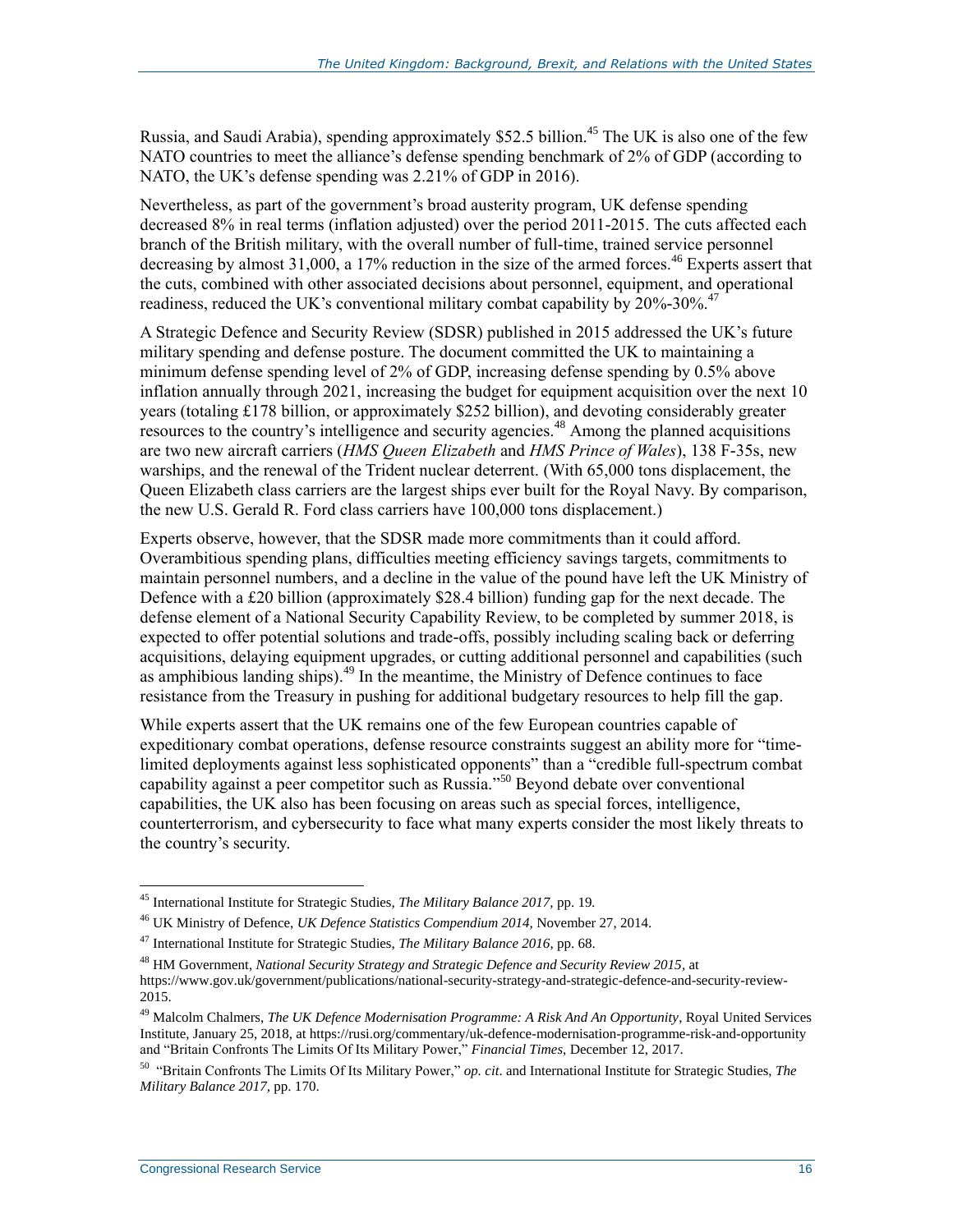In October 2016, the UK launched a new National Cyber Security Centre (NCSC) within the GCHQ. The NCSC absorbed and replaced four previous government cybersecurity units, bringing together their expertise in a single point of contact for the public and private sector. The agency provides advice, consulting services, and incident response and recovery services. It works with law enforcement, intelligence and security agencies, and international partners.<sup>51</sup>

#### **Counterterrorism**

Counterterrorism remains a primary issue for the UK. In the decade after four suicide bombers killed 52 people and injured more than 700 in central London on July 7, 2005, authorities reportedly disrupted about 40 major terrorist plots against the UK.<sup>52</sup> Between March and June 2017, there were three terrorist incidents in the UK claimed by the Islamic State group, including car and knife attacks in London and a suicide bombing at a music concert in Manchester. With these attacks perpetrated by British citizens, the group's capacity to direct or inspire attacks in Europe has become a top concern. Experts have estimated that approximately 760 people have traveled from the UK to train or fight in Syria and Iraq and that at least 350 such individuals have returned home. 53

The UK adopted a new Counter-Terrorism and Security Act in 2015 that enhanced the country's already relatively extensive body of counterterrorism legislation. Among other provisions, the act broadened the powers of police and border officials to confiscate the passports of terrorism suspects, introduced new powers to ban suspected terrorists with British passports from the country, requires mobile phone and Internet service providers to retain data for use in terrorism investigations, and placed a new legal duty on relevant institutions (e.g., prisons, universities, schools, and mosques) to report extremism and develop policies to deal with radicals and extremist speakers. Following the June 2017 attacks in London, UK officials have called on internet and technology companies to do more to remove terrorism content from their sites.<sup>54</sup>

Most analysts and officials agree that U.S.-UK intelligence and counterterrorism cooperation is close, well established, and mutually beneficial. UK agencies routinely cooperate with their U.S. counterparts in sharing information, and U.S. and British law enforcement and intelligence agencies regularly serve as investigative partners. Although many of the details and achievements remain secret, U.S.-UK intelligence and counterterrorism cooperation reportedly has disrupted multiple terrorist operations against both countries in recent years, including a plot against the New York Stock Exchange and World Bank in 2004, a major plot against transatlantic aviation in 2006, and a cargo airplane bomb plot in  $2010^{55}$ 

The overall intelligence and counterterrorism relationship is overwhelmingly positive, but there have been occasional tensions. The relationship was damaged by public accusations of British complicity in U.S.-led renditions and the alleged torture of terrorist suspects between 2002 and 2008, and there also have been some past tensions about extradition arrangements. More recently, in May 2017, UK officials expressed their anger about leaks attributed to U.S. sources that occurred during the early stages of the investigation into the Manchester terrorist bombing.

<sup>51</sup> See https://www.ncsc.gov.uk/.

 $52$  "UK Faces Biggest Terrorism Threat in Its History - Theresa May," Reuters, November 24, 2014.

<sup>53</sup> International Centre for Counter-Terrorism, *The Foreign Fighters Phenomenon in the European Union*, April 2016.

<sup>54</sup> See also CRS Insight IN10209, *European Security and Islamist Terrorism*, by Kristin Archick, Paul Belkin, and Derek E. Mix.

<sup>55</sup> See British Prime Minister's Office, *US and UK Counterterrorism Cooperation*, at http://www.number10.gov.uk/ news/counterterrorism-cooperation/.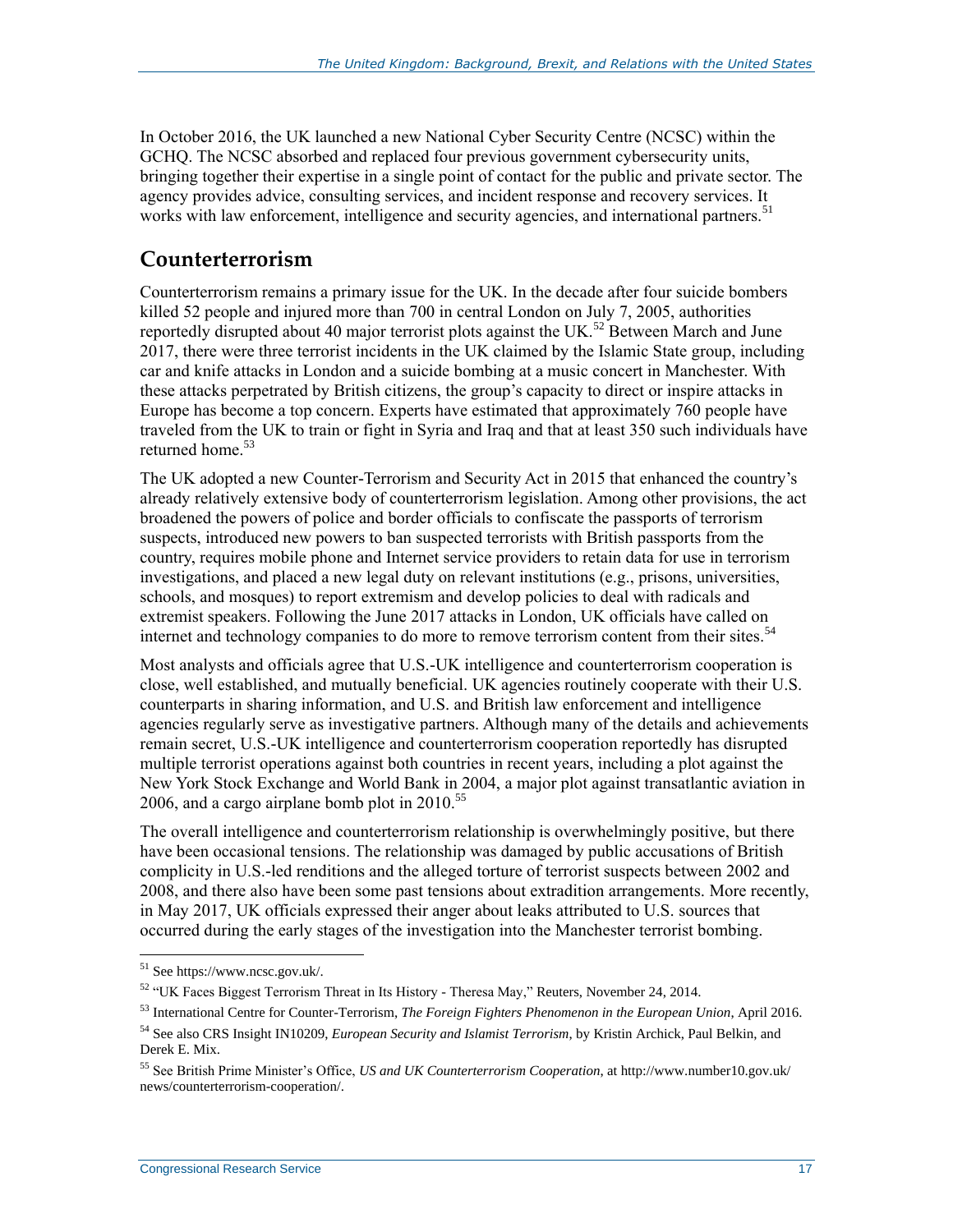In 2013, reports based on leaked, classified documents obtained from a former U.S. NSA contractor focused on surveillance operations allegedly conducted by the NSA and GCHQ. Under the Tempora program, which has not been acknowledged by GCHQ, the UK reportedly has tapped into undersea transatlantic fiber-optic cables that carry international telephone and internet traffic. Media reports have suggested that the NSA and GCHQ worked together on at least some aspects of collection operations and have shared information gathered from these programs with each other. This episode raised considerable concerns among UK civil liberty and privacy groups.

At the end of 2016, the UK adopted a new Investigatory Powers Act intended to update the legal framework governing surveillance activities and clarify authorization procedures, privacy constraints, transparency requirements, and other safeguards. Critics charge that the law also grants the government sweeping new powers to collect and retain data and to force technology companies to share information.<sup>56</sup>

#### **Economic Relations**

The U.S.-UK bilateral investment relationship is the largest in the world. In 2016 (latest complete data available), U.S. foreign direct investment (FDI) in the UK was \$682.4 billion. Total U.S. corporate assets in the UK stood at approximately \$5 trillion in 2016, representing 19% of total U.S. corporate assets abroad. UK FDI in the United States was \$555.7 billion in 2016, and total UK corporate assets invested in the United States exceed \$2 trillion. In 2016, UK affiliates employed approximately 1.16 million U.S. workers, and U.S. firms employed nearly 1.45 million people in the UK. The prospect of Brexit is having an effect on the investment relationship: U.S. FDI flows to the UK reportedly decreased 50% over the first nine months of 2017, compared to the same period of  $2016^{57}$ 

The UK is the United States' seventh-largest trading partner. In 2017, U.S. exports of goods to the UK were worth more than \$56.3 billion and U.S. imports from the UK were worth more than \$53 billion.<sup>58</sup> The UK is the United States' largest trading partner with regard to services. U.S. services exports to the UK totaled \$65.7 billion in 2016 and U.S. services imports from the UK totaled  $$51.7$  billion.<sup>59</sup>

President Trump and some Members of Congress have expressed support for the idea of concluding a bilateral free trade agreement with the UK.<sup>60</sup> Although the UK cannot formally negotiate trade agreements until it leaves the EU, informal discussions between U.S. and UK officials could potentially take place to begin outlining the parameters of an eventual agreement.

<sup>56</sup> See Cara McGoogan, "What Is The Investigatory Powers Bill And What Does It Mean For My Privacy?," *The Daily Telegraph*, November 29, 2016, at http://www.telegraph.co.uk/technology/2016/11/29/investigatory-powers-bill-doesmean-privacy/.

<sup>57</sup> Daniel S. Hamilton and Joseph P. Quinlan, Center for Transatlantic Relations, Johns Hopkins University School of Advanced International Studies and the American Chamber of Commerce to the European Union, *The Transatlantic Economy 2018*, p. viii, 5-8, 146.

<sup>58</sup> U.S. Department of Commerce, United States Census Bureau, *Trade in Goods with United Kingdom*.

<sup>59</sup> Hamilton and Quinlan, *op, cit.,* p. 146.

<sup>60</sup> See CRS Report R44817, *U.S.-UK Free Trade Agreement: Prospects and Issues for Congress*, by Shayerah Ilias Akhtar.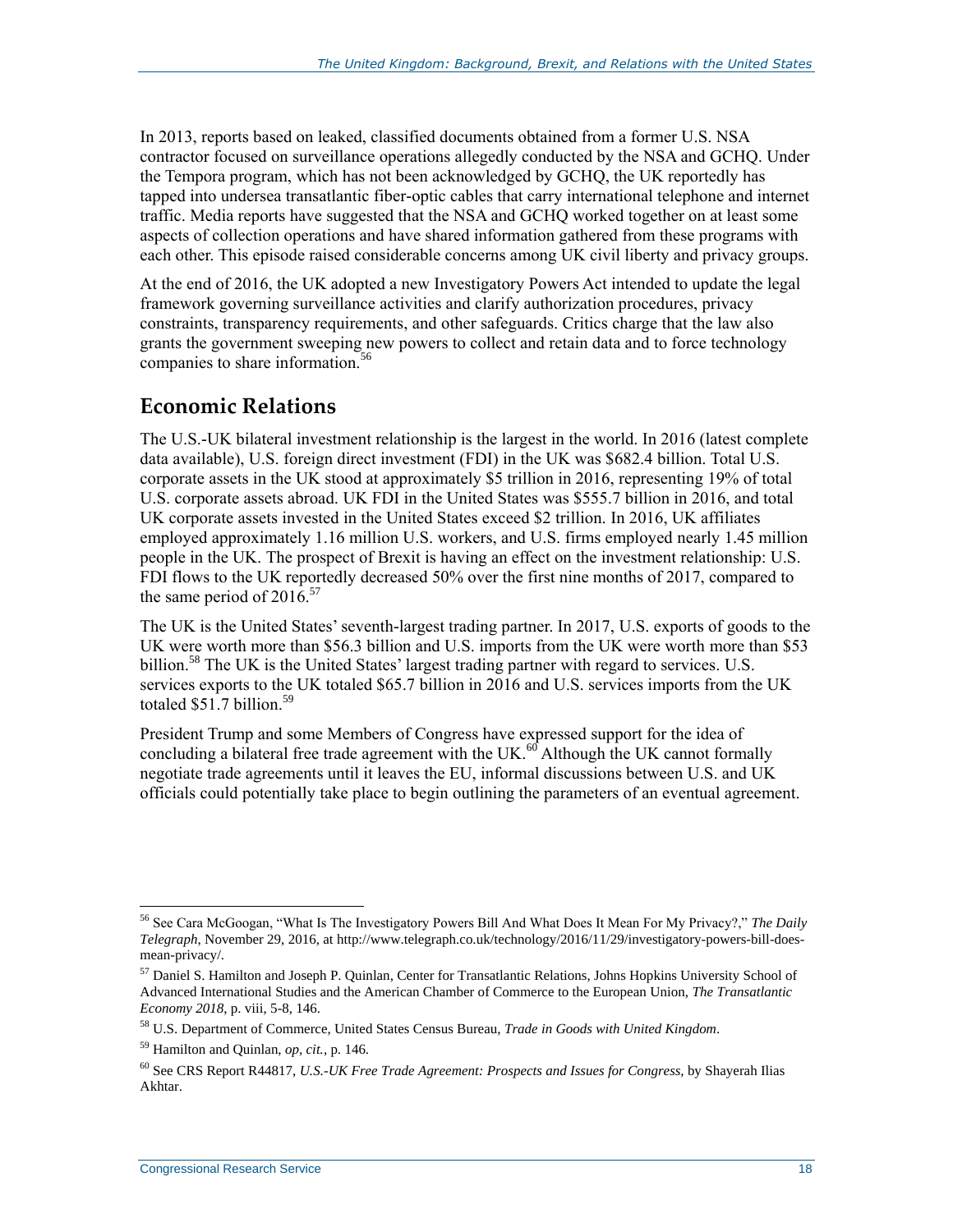## **Conclusion**

The UK is likely to remain a strong U.S. partner, and Brexit is unlikely to cause a dramatic makeover in most aspects of the U.S.-UK relationship. Analysts believe that close U.S.-UK cooperation will continue for the foreseeable future in areas such as counterterrorism, intelligence, economic issues, and the future of NATO, as well as on numerous global and regional security challenges. NATO remains the preeminent transatlantic security institution, and UK leaders have indicated their continued commitment as a leading country in NATO. The UK also is expected to remain a key U.S. partner in operations to combat the Islamic State in Iraq and Syria. UK officials have emphasized that Brexit does not entail a turn toward isolationism and that the UK intends to remain a global leader in international diplomacy, security issues, trade and finance, and development aid.

At the same time, Brexit could have a substantial impact on certain U.S. strategic interests, especially in relation to Europe more broadly and with respect to possible implications for future developments in the EU. With the UK commonly regarded as the strongest U.S. partner in the EU, a partner that commonly shares U.S. views, and an essential voice in efforts to develop stronger EU foreign and defense policies, some U.S. officials have conveyed concerns that the UK's withdrawal could make the EU a less capable and less reliable partner on security and defense issues. As the UK is a leading voice for robust EU sanctions against Russia due to its actions in Crimea and eastern Ukraine, some observers suggest the departure of the UK could shift the debate in the EU about the duration and severity of the sanctions (the measures must be renewed every six months).

Some analysts have suggested that Brexit could allow the EU to move ahead more easily with developing shared capabilities and undertaking military integration projects under the EU Common Security and Defense Policy (CSDP). In the past, the UK has irritated some of its EU partners by essentially vetoing initiatives to develop a stronger CSDP, arguing that such efforts duplicate and compete with NATO. In 2011, for example, the UK blocked a proposal to consolidate the command structure for EU military missions under a single permanent operational headquarters. In recent years, U.S. officials generally have supported EU initiatives aimed at increasing European defense capabilities, but they continue to urge that such efforts remain complementary to NATO and do not duplicate or compete with NATO activities.<sup>61</sup>

More broadly, U.S. officials have long urged the EU to move beyond what is often perceived as a predominantly inward focus on treaties and institutions, in order to concentrate more effort and resources toward addressing a wide range of shared external challenges (such as terrorism and instability to Europe's south and east). Some observers note that Brexit pushes Europe back toward another prolonged bout of internal preoccupation, consuming a considerable degree of UK and EU time and personnel resources in the process.

<sup>61</sup> See Aaron Mehta, "US cautiously watching EU military proposal," *DefenseNews*, February 13, 2018, at https://www.defensenews.com/global/europe/2018/02/13/us-cautiously-watching-eu-military-proposal/.